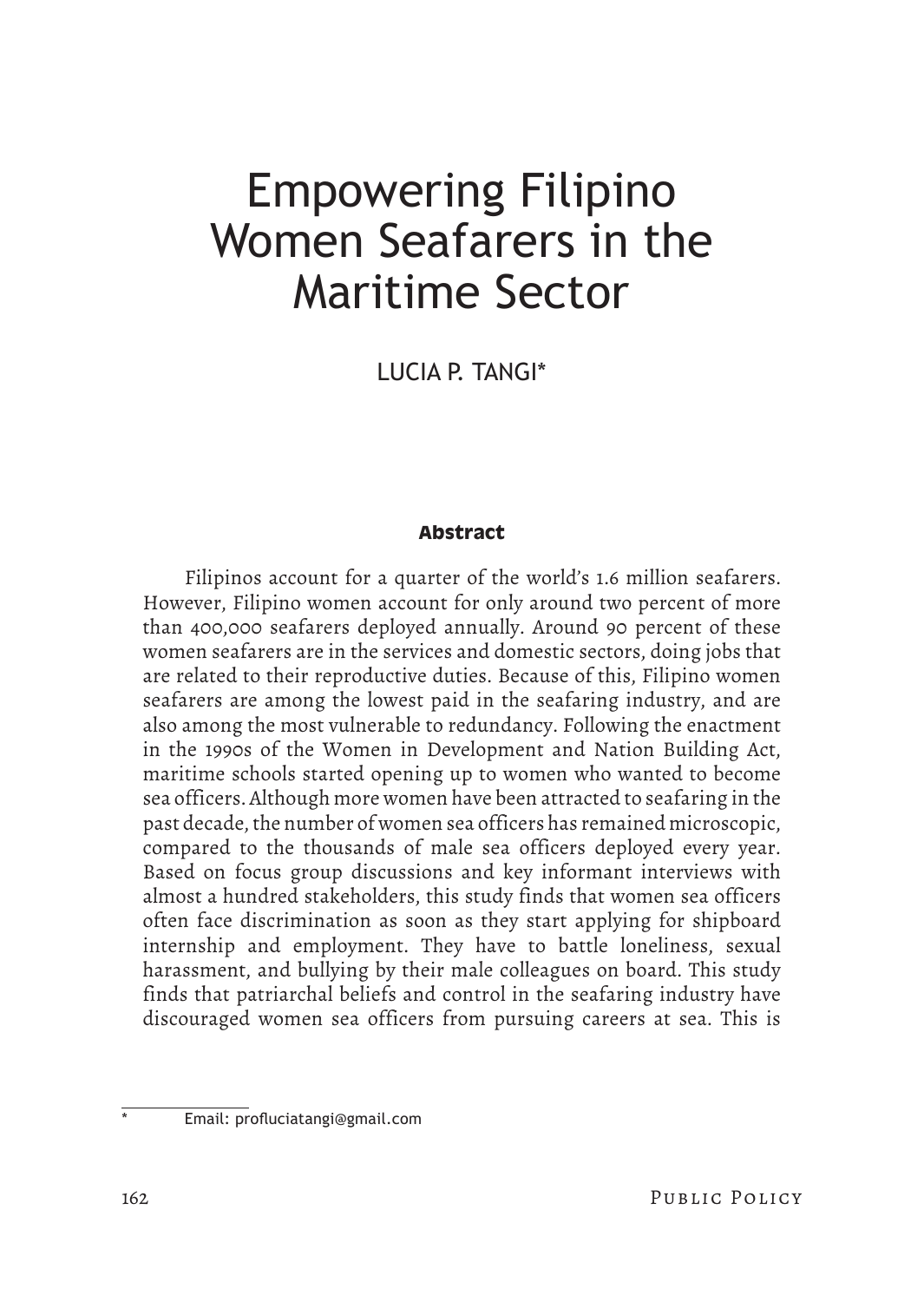aggravated by the race among ship owners to reduce costs, at the expense of seafarers. Using the women's empowerment framework developed by Sara Longwe and the human rights-based approach as guides, this policy research paper proposes a package of measures to empower women by addressing issues on welfare, access, conscientization, mobilization, and control in the maritime industry.

*Keywords*: Women seafarers, women empowerment, gender and seafaring, Filipino seafarers

VOLUME XV (2016) 163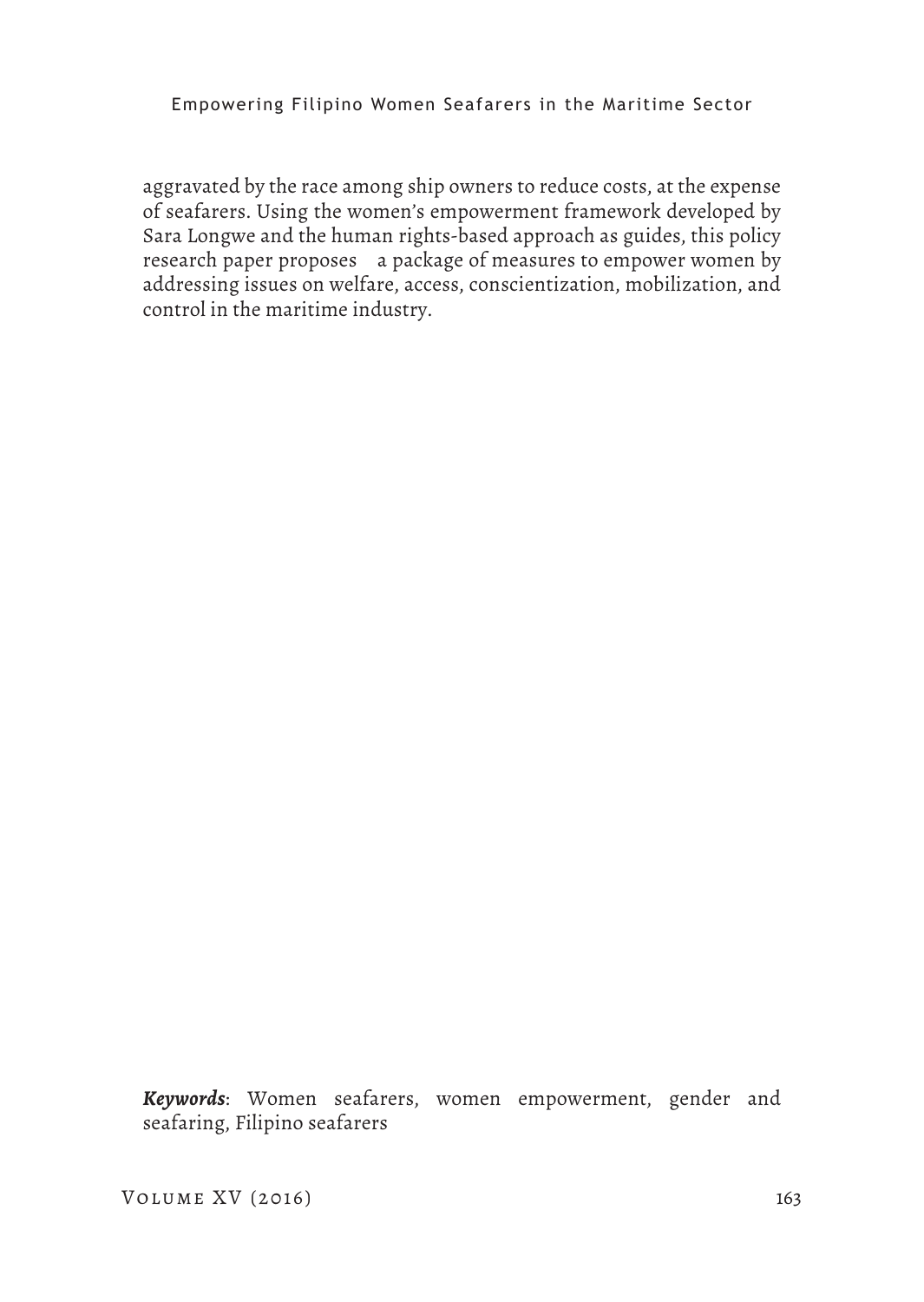#### **Background of the Problem**

Achieving gender equality and empowerment of women and girls is one of the crucial targets enshrined in the United Nations Development Program (UNDP) Sustainable Development Goals. According to the UNDP, the elimination of all forms of discrimination against women and girls is not only a basic human right, but is also a crucial factor in accelerating development. This means that the fight for the elimination of other indicators, such as poverty, hunger, corruption, malnutrition, corruption, poor health, and illiteracy, are all meaningless if women and girls do not benefit from it.

While the world may have achieved strides in many aspects and sectors in terms of gender equality, the maritime sector appears to have been left behind. Previous studies done by the International Labor Organization (ILO) and the International Maritime Organization (IMO) show that women account for only two percent of the world's seafarers. The majority of these women are in the hotels and services departments of passenger vessels or cruise ships. Their integration into the industry has been driven more by the demand for women's jobs on board passenger vessels rather than to improve the gender gap in the industry. It is still rare to find women officers and ratings (skilled personnel) on foreign vessels, and most of the women who control the helms of these vessels come from developed countries.

In the past two decades, both ILO and IMO have been working together to improve women's integration in this male-dominated industry. Such moves include information campaigns on seafaring and providing more scholarships in maritime schools for women. However, these efforts by international agencies and non-governmental organizations have not been enough to drastically increase women's participation in the seafaring sector. The few women sea officers who dared to break the glass ceiling were often met with discrimination, sexual harassment, and bullying by their male colleagues.

The World Maritime University (WMU) and the IMO launched a project in 2016 to develop "A Global Strategy for Women Seafarers" in the hope of encouraging more women to join the seafaring industry. Women have been encouraged to fill the shortfall in sea officers. Such a call comes as the Baltic and International Maritime Council (BIMCO) and the International Chamber of Shipping (ICS) released their Manpower Report for 2015. The report said the shortage of sea officers for 2015 was 16,500. The situation is expected to worsen in the coming decade with a projected shortfall of 92,000 in 2020 and 147,000 in 2025 (International Chamber of Shipping 2016a).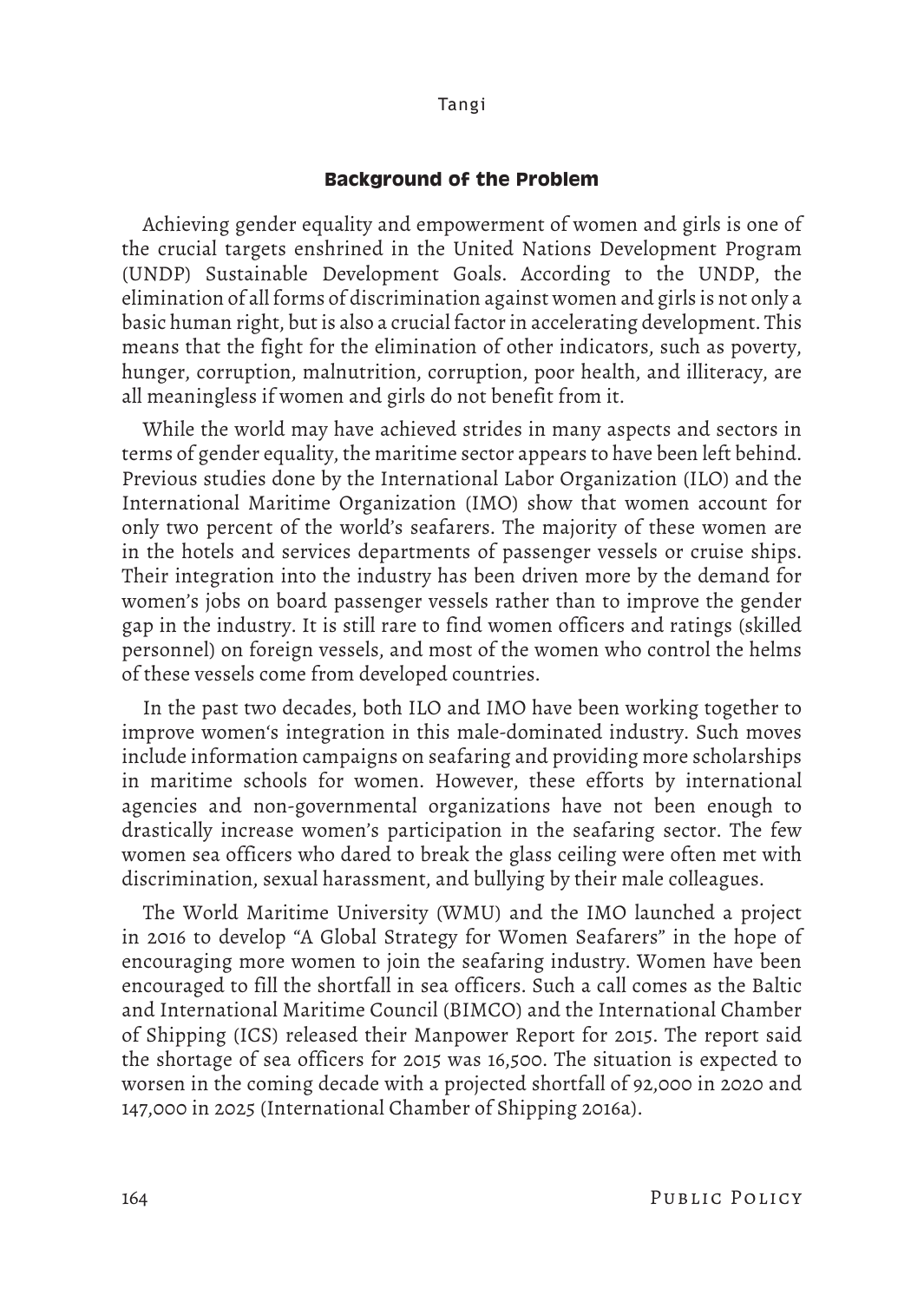The Philippines is one of the top suppliers of the world's 1.6 million seafarers. However, women account for only two to three percent of sea-based workers deployed every year. Ninety percent of these women seafarers are in the hotel and services sector, while less than 10 percent are officers and ratings (Tangi 2012). Some of these women on board cruise liners received a basic salary of US\$50 and relied heavily on tips from passengers and commissions to boost their incomes. Like many women seafarers in various parts of the world, Filipino women seafarers were also met with discrimination, sexual harassment, and bullying by their male colleagues (Tangi 2012).

This policy research comes at a time when the world is facing a shortage of sea officers to serve on merchant vessels. Filipino women, who have been mostly relegated to low status jobs as cabin girls, massage therapists, and waitresses, deserve to reach the helm. Filipino women can become captains and chief engineers with the introduction of a package of measures to empower them. There is a big opportunity for Filipino women to fill the shortage in the supply of sea officers. The more Filipino women sea officers are deployed, the higher the remittances their families will receive, and the bigger contribution they make to the economy.

This policy research also comes at a time when the new president, Rodrigo Roa Duterte, announced in his first State of the Nation Address (SONA) the full implementation of the Magna Carta of Women, or Republic Act 9710. The Magna Carta calls for the elimination of all forms of discrimination against women and ensures their empowerment. The call for empowering Filipino women seafarers in the maritime sector is a fulfillment of the spirit of the Magna Carta of Women, which states:

The State shall undertake temporary special measures to accelerate the participation and equitable representation of women in all spheres of society particularly in the decision-making and policy-making processes in government and private entities to fully realize their role as agents and beneficiaries of development. (Office of the President Philippine Commission on Women 2010, 54)

## **Scope and Severity of the Problem**

The gender gap, or the problem of low participation of women in the maritime sector, should be addressed by the Philippine government and the private sector to conform with the UNDP's Sustainable Development Goal on gender equality. Filipinos are often considered among the world's favorite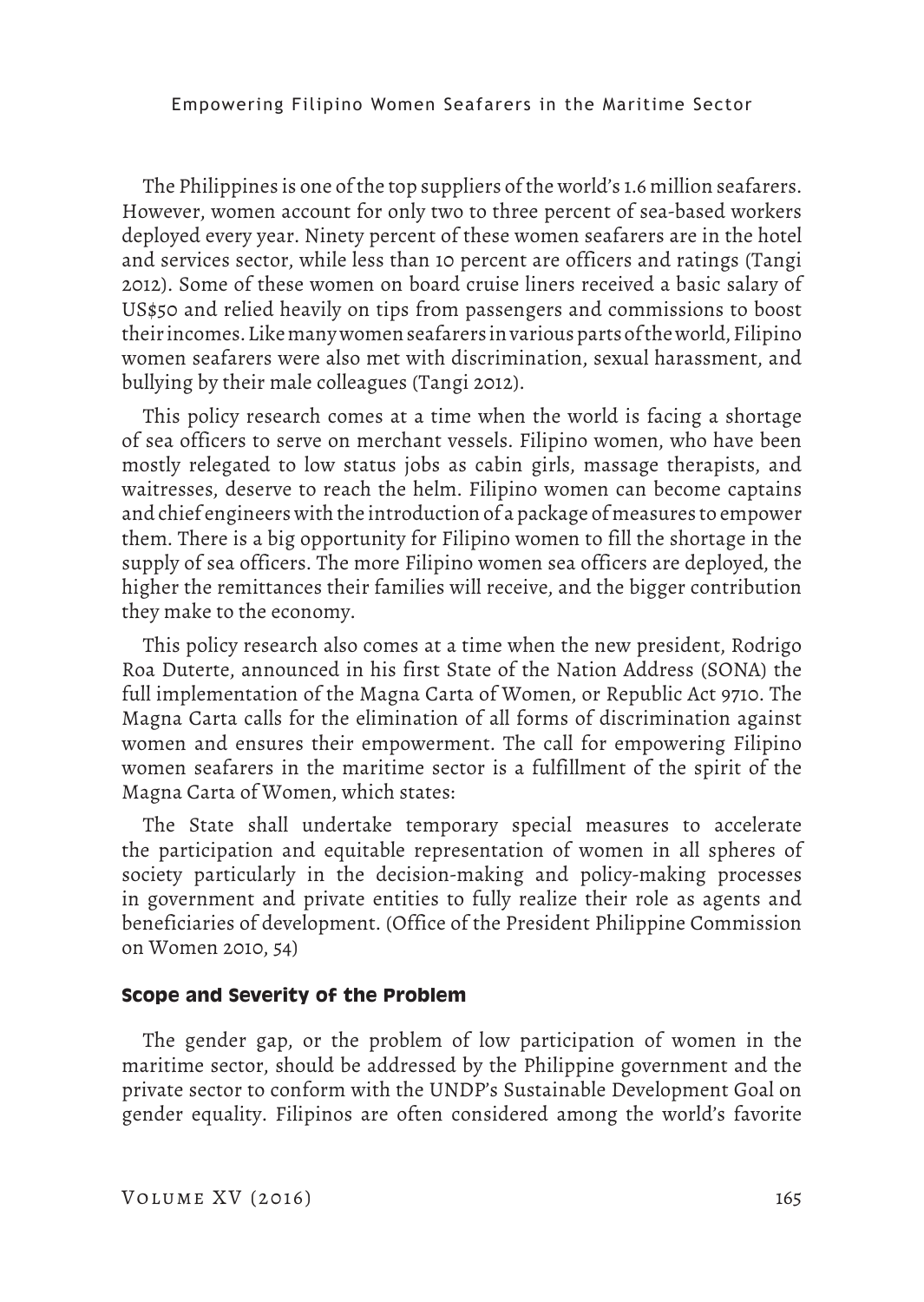seafarers and account for about a quarter of the 1.6 million global supply of seafarers. A shortage in sea officers is also projected in the coming years, and women should be given the chance to fill in that shortage. Filipino women should be given access to this opportunity. More Filipino women should be educated and trained to become officers and skilled personnel.

# **Problem Statement**

The problem addressed in this policy research is how to empower Filipino women seafarers to achieve gender equality in a male-dominated and hierarchical industry. Addressing the gender gap will also entail addressing the patriarchal control and patriarchal values prevalent in the industry.

# Goals and Objectives

The policy proposal hopes to meet the following objectives:

- 1. To determine the extent of the gender gap and the reasons behind its persistence in the seafaring industry
- 2. To review various efforts made by international and local agencies and organizations in integrating women in the maritime industry
- 3. To identify the challenges and obstacles to women's participation and empowerment in the seafaring industry
- 4. To introduce measures to empower women and promote gender equality in the maritime sector

# Measures of Effectiveness

The effectiveness of the program can be measured with the increase in the number of women enrolled in maritime schools and the deployment of sea officers. Such development will eventually lead to an increase in the number of women officers and skilled personnel on board and also improve the working environment on board.

# Potential Solutions

Any attempt to increase the number of women officers and skilled personnel in the maritime industry should also address the roots of gender gap and discrimination, including eliminating patriarchal values and patriarchal control in the industry.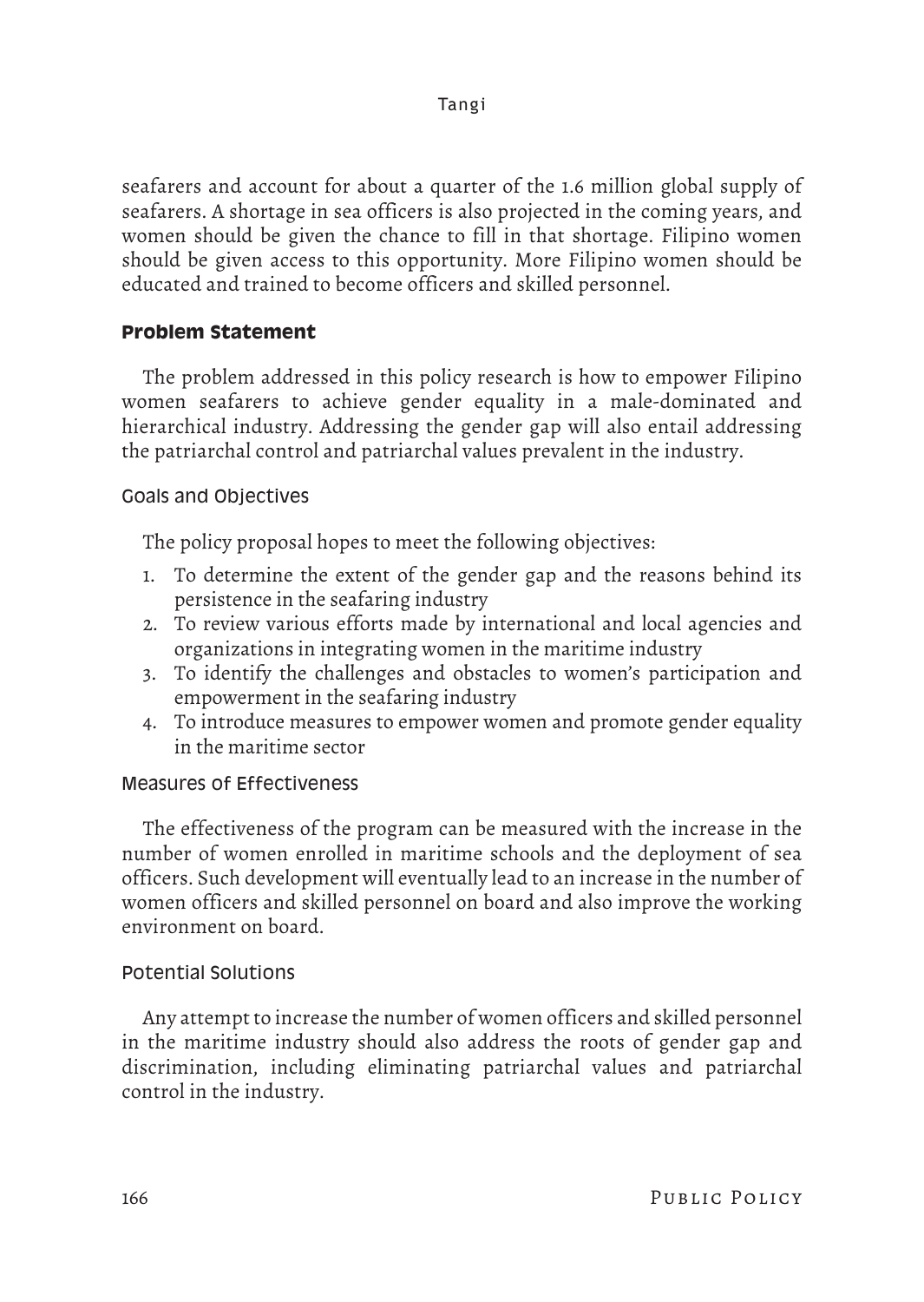#### **Framework**

#### **Empowerment Framework and Human Rights-Based Approach**

Filipino women have gone a long way in terms of fighting for their rights as women and in the elimination of various forms of discrimination and marginalization. However, patriarchy continues to dominate different aspects of Philippine society. Maria Mies (1986) has said that patriarchy literally means "the rule of fathers". Male dominance today also includes the rule of husbands, of male bosses, of ruling men in most societal institutions, in politics and economics (Mies 1986, 37). The seafaring industry continues to be controlled and dominated by men. Most of the bosses and owners of shipping companies, crewing agencies, training centers, and even maritime schools are men. Around 97 percent of the seafarers deployed to work onboard international vessels are men, while women account for only three percent. Patriarchal beliefs – that seafaring is a man's turf – also persist in the industry.

Sara Longwe's Empowerment Framework (2002) is used in this policy research to achieve the goal, which is to empowering Filipino women seafarers. She says that there are five levels of empowerment, namely welfare, access, conscientization, mobilization, and control. Welfare is defined by Longwe as the improvement of nutritional status, shelter, or income. Access is defined as improved access to resources and trainings. Conscientization refers to the understanding of women's subordination and oppression. Mobilization refers to collective action and ability to connect or link up with other women. Control, which is the highest level of empowerment, means that women take control over decision-making and resources.

To ensure that the rights of women seafarers are promoted and protected in the empowerment process, the human rights-based approach (HRBA) is also applied in this policy research. The United Nations High Commissioner for Human Rights defines HRBA as:

 A conceptual framework for the process of human development that is normatively based on international human rights standards and operationally directed to promoting and protecting human rights. It seeks to analyze inequalities which lie at the heart of development problems and redress discriminatory practices and unjust distribution of power that impede development progress. (United Nations Office of the High Commissioner for Human Rights 2006, 15)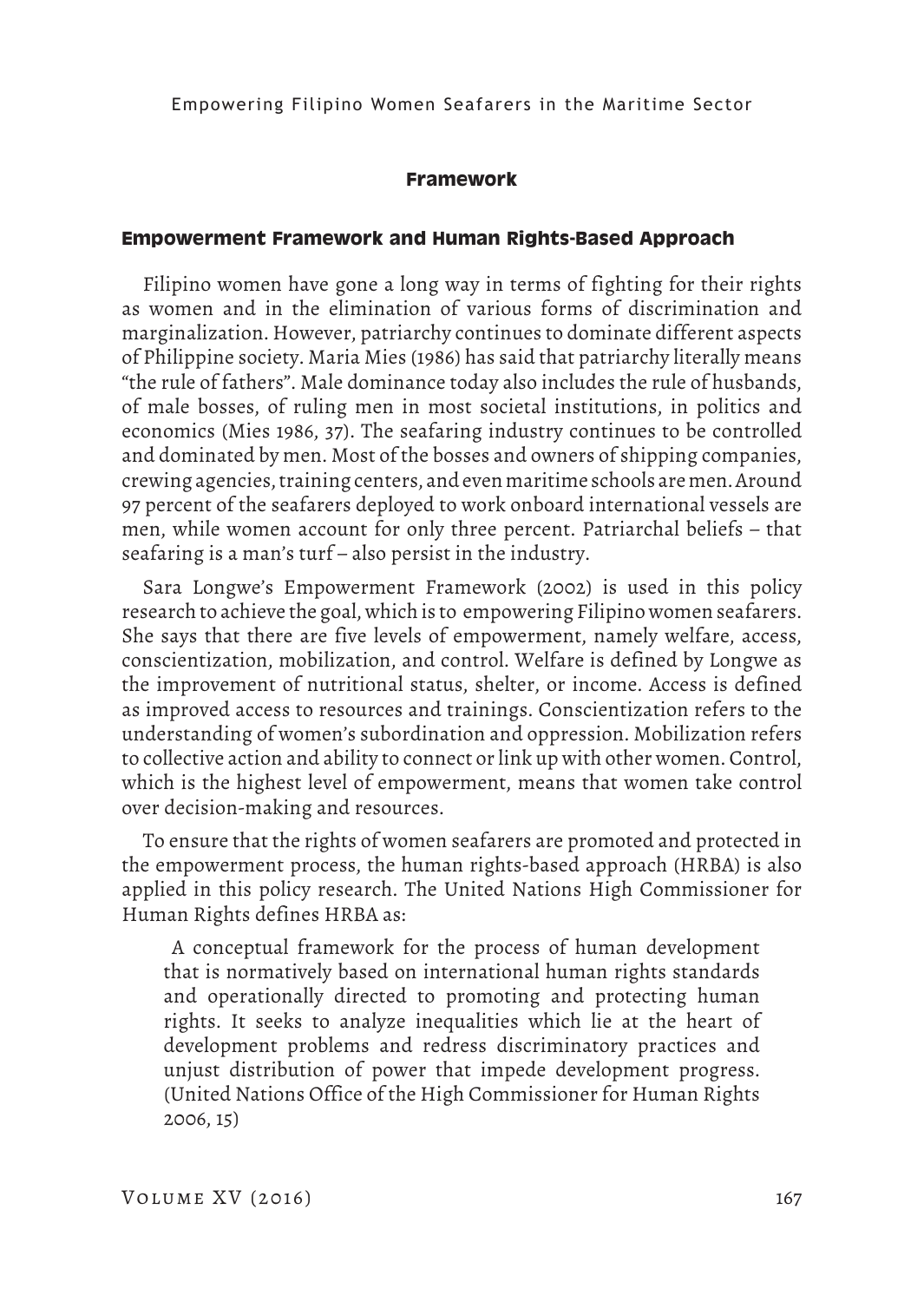The Convention on the Elimination of All Forms of Discrimination Against Women (CEDAW), adopted in 1979, is considered to be the bill of rights of women. The Philippines has ratified CEDAW and is obliged to implement and reflect it in its domestic laws. Article 1 of the Convention defines discrimination against women as:

Any distinction, exclusion or restriction made on the basis of sex which has the effect or purpose of impairing or nullifying the recognition, enjoyment or exercise by women, irrespective of their marital status, on a basis of equality of men and women, of human rights and fundamental freedoms in the political, economic, social, cultural, civil or any other field.

The human rights-based approach supports the inclusion of women in the maritime sector. This means that gender discrimination, stereotyping, and harassment of women must be eliminated. Women must be given equal opportunity to apply for the positions available on board and be treated equally.

The duty bearer and the right holder are identified in the human rights-based approach. Duty bearers are those responsible for the realization and protection of human rights. In the maritime sector, the Philippine government and other government agencies involved in the maritime industry and the deployment of seafarers are the duty bearers. Rights holders are people who are affected by or claim human rights. In this study, the women seafarers and women cadet or maritime students are the rights holders.

| Indicators in the Seafaring Industry                                                                                                    |
|-----------------------------------------------------------------------------------------------------------------------------------------|
| Women seafarers receive the same salary as their male<br>counterparts                                                                   |
| Women are given access to maritime schools,<br>scholarships or sponsorships, and trainings for<br>promotion                             |
| Women seafarers understand that they are<br>discriminated against; become members of trade<br>unions; form women seafarers' association |
| Women stage mass actions, organize fora/conferences,<br>and link up with other women seafarers                                          |
| Women are at the helm, there are more women chief<br>engineers, heads of crewing agencies, and shipping<br>companies                    |
|                                                                                                                                         |

**Table 1. Empowerment in the Seafaring Industry**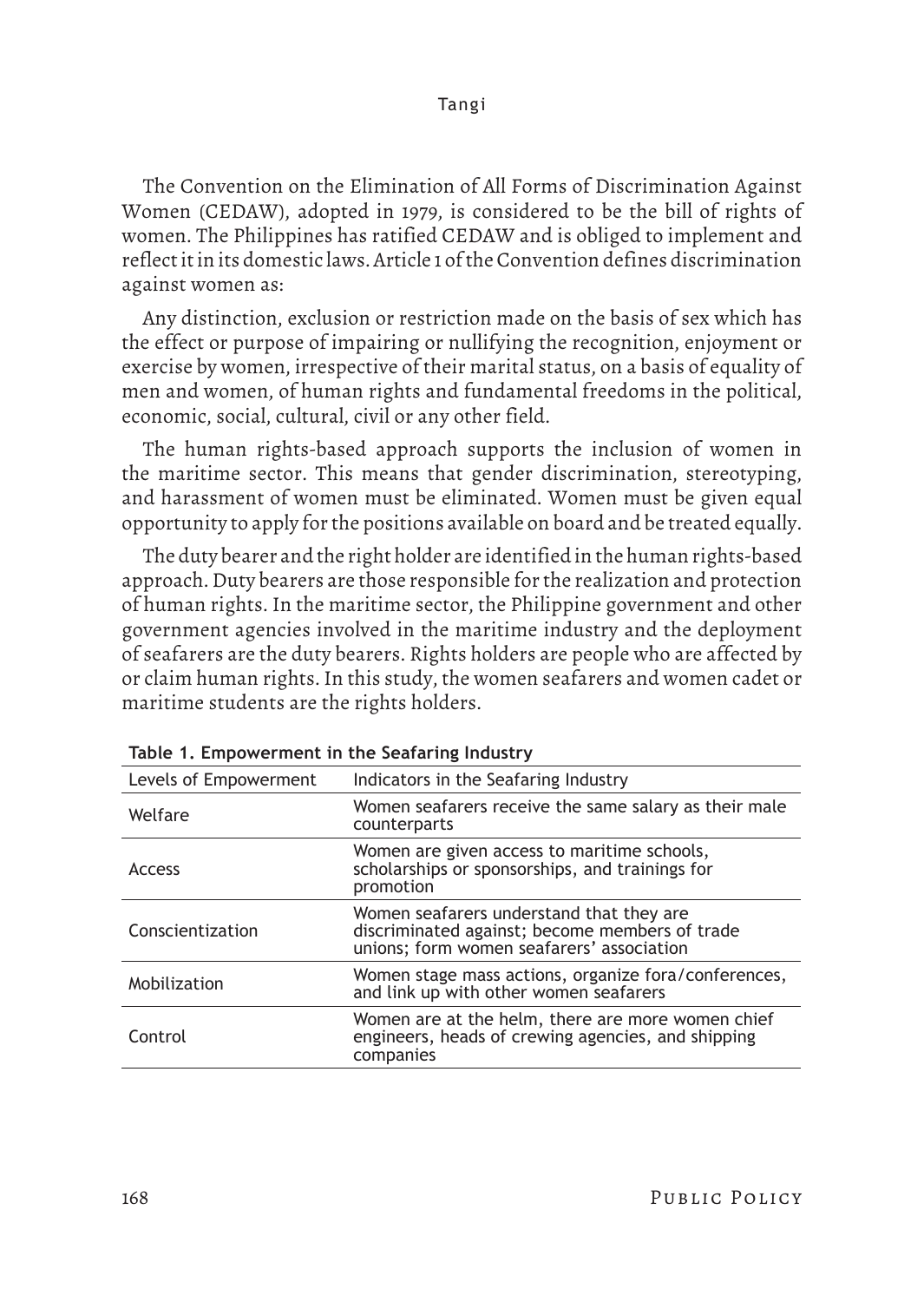## **Methodology**

The data gathering was conducted from August 2015 to May 2016. Almost 100 stakeholders were either interviewed or invited to participate in focus group discussions. A review of existing literature and documents related to women seafarers was also conducted.

## **Stakeholders**

- 1. Women seafarers. A total of 24 women seafarers were interviewed faceto-face, online via Skype or Facebook, or through an online questionnaire. Most of the women were on board international vessels during the time of the interview. The interviewees were referred by maritime schools, trade unions, crewing agencies, and Women in Maritime Philippines. The interviewees were between 18 to 49 years old. Eighteen of them were single while four were married and with children. One was a solo parent and another one was a widow.
- 2. Female maritime students. A total of 48 female maritime students were invited to participate in focus group discussions. Their schools were chosen based on the number of women sea officers they have produced. The female maritime students were from the Maritime Academy of Asia and the Pacific (5), Philippine Merchant Marine Academy (33), Asian Institute of Maritime Studies (6), and Lyceum of the Philippines University-Batangas (4). The participants were selected with the assistance of school administrators.
- 3. Male maritime students. Separate focus group discussions were conducted for male maritime students in MAAP (3) and PMMA (10) to find out how they felt about the entry of women in the seafaring industry. The male students revealed their attitudes toward female students in the academy.
- 4. Maritime schools. Top maritime schools that have been producing women seafarers were targeted for the interviews. The following maritime schools were included in this research:
	- Maritime Academy of Asia and the Pacific (MAAP), located in Mariveles, Bataan, was established in 1998. It is owned and operated by the Association of Marine Officers and Seamen's Union of the Philippines (AMOSUP) and was considered the top maritime school in 2015. Dean Renante Garcia and Engineer Basco, faculty and alumnus, respectively, were the key informants.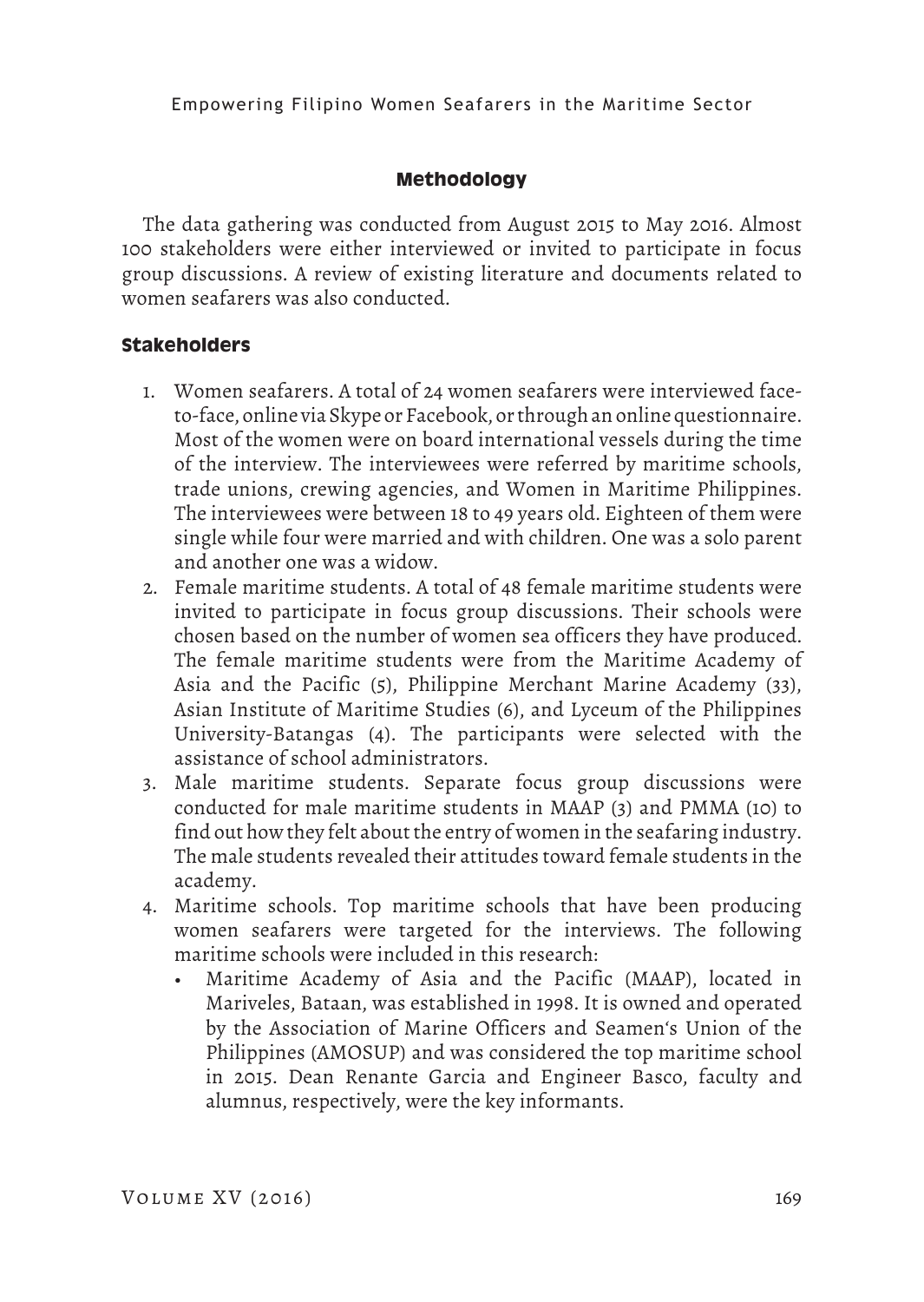- Philippine Merchant Marine Academy (PMMA) is a state-owned maritime academy. It was first established as Escuela Nautica de Manila under the Spanish Royal Decree in 1820. In 1899, the academy was renamed the Nautical School of the Philippine Islands, and still later renamed as the Philippine Nautical School under the US Navy. It was formally renamed PMMA in 1963 pursuant to Republic Act 3680. Commandant Bernabe N. Funelas and Engineer Ronald Magsino, assistant superintendents for Academics and for Training and Research, respectively, were interviewed for this study.
- Lyceum of the Philippines University–Batangas City was established in 1966 by Dr. Sotero H. Laurel, son of former Philippine President Jose P. Laurel. The university started offering marine transport in 1975 in response to the government's export policy on seafarers. The marine department is now officially called Lyceum International Maritime Academy and has a separate campus. Dean Arnulfo Orence was interviewed in Batangas City for this research.
- Asian Institute of Marine Studies (AIMS) is a merchant marine college in Pasay City. It was established in February 1993. It offers courses in marine engineering, marine transport, and naval architecture. Capt. Lauro S. Torrechilla, Dean of the Maritime College, was the key informant from AIMS.
- 5. Maritime Industry Authority (MARINA). It is the government agency in charge of formulating policies and in implementing international standards related to seafarers.
- 6. Commission on Higher Education
- 7. Philippine Overseas and Employment Administration
- 8. Seafarers' unions. They directly recruit and organize seafarers. Engineer Nelson Ramirez, president of the United Filipino Seafarers (UFS) and members of the Associated Marine Officers and Seamen's Union of the Philippines (AMOSUP) served as key informants.
- 9. Crewing agencies and shipping companies. They recruit seafarers for shipboard employment. In legal terms, they are the representative of shipping companies in the Philippines. Among key informants were Philippine Association of Manning Agencies & Shipmanagers, Inc. (PAMAS) President Captain Oscar Orbeta President, Conference on Maritime Manning Agencies (COMMA) President Capt. Rodolfo D. Estampador and Magsaysay Maritime Corporation Chief Executive Officer Alex Querol.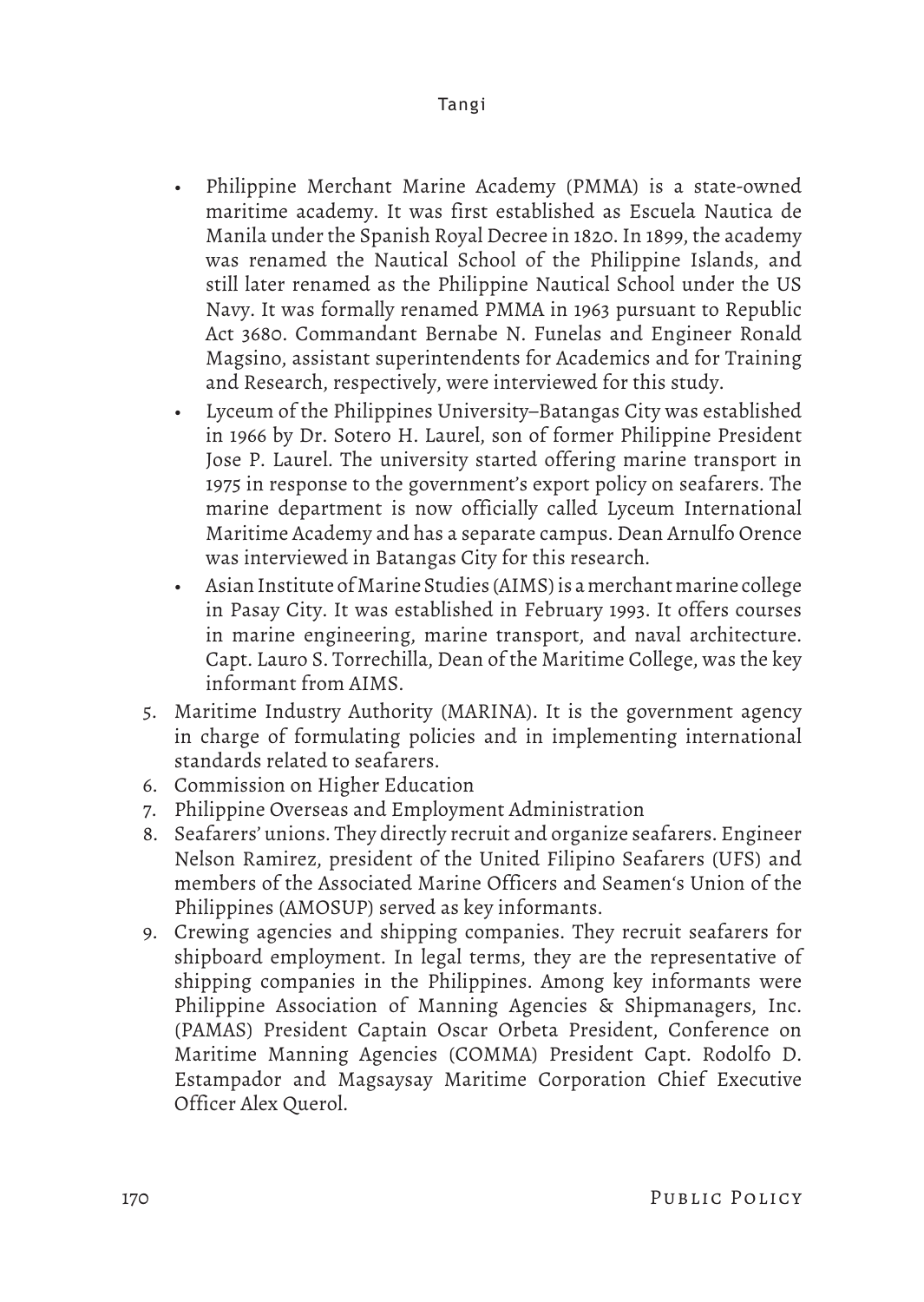10. Training centers. There are around 74 maritime schools registered with CHED. They are the main targets for these policy changes. Captain Arsenio C. Padilla, Jr., president of Philippine Association of Maritime Training Center, Inc. (PAMTCI) was interviewed for this research.

| <b>Types of Jobs/Position</b> | Number of women<br>interviewed |
|-------------------------------|--------------------------------|
| Captain                       | 3                              |
| <b>Chief Engineer</b>         |                                |
| Second Engineer               |                                |
| <b>Third Engineer</b>         | 3                              |
| Fourth Engineer               |                                |
| 3rd Officer                   |                                |
| Project Administrator         |                                |
| Deck Cadet                    | 5                              |
| <b>Engine Cadet</b>           | 4                              |
| Mess Girl                     |                                |
| <b>Brazilian Supervisor</b>   |                                |
| TOTAL                         |                                |

**Table 2. Empowerment in the Seafaring Industry**

## **Results and Discussion**

## **Gender Gap in the Maritime Sector**

Gender gap is defined as "the observable gap between women and men on some important socio-economic indicator (e.g., ownership of property, access to land, enrolment at school) which is seen to be unjust, and therefore presents clear empirical evidence of the existence of a gender issue" (Longwe 2002, 5). Gender gap is highly evident in maritime schools and in the seafaring profession.

 The gender gap in maritime schools can be attributed to the delay in the opening up of schools to female students. A number of maritime schools accepted male students before and after World War II. Limiting enrollees to males for decades, and for almost two centuries in the case of one government school, reinforced the belief that maritime courses were only for male students.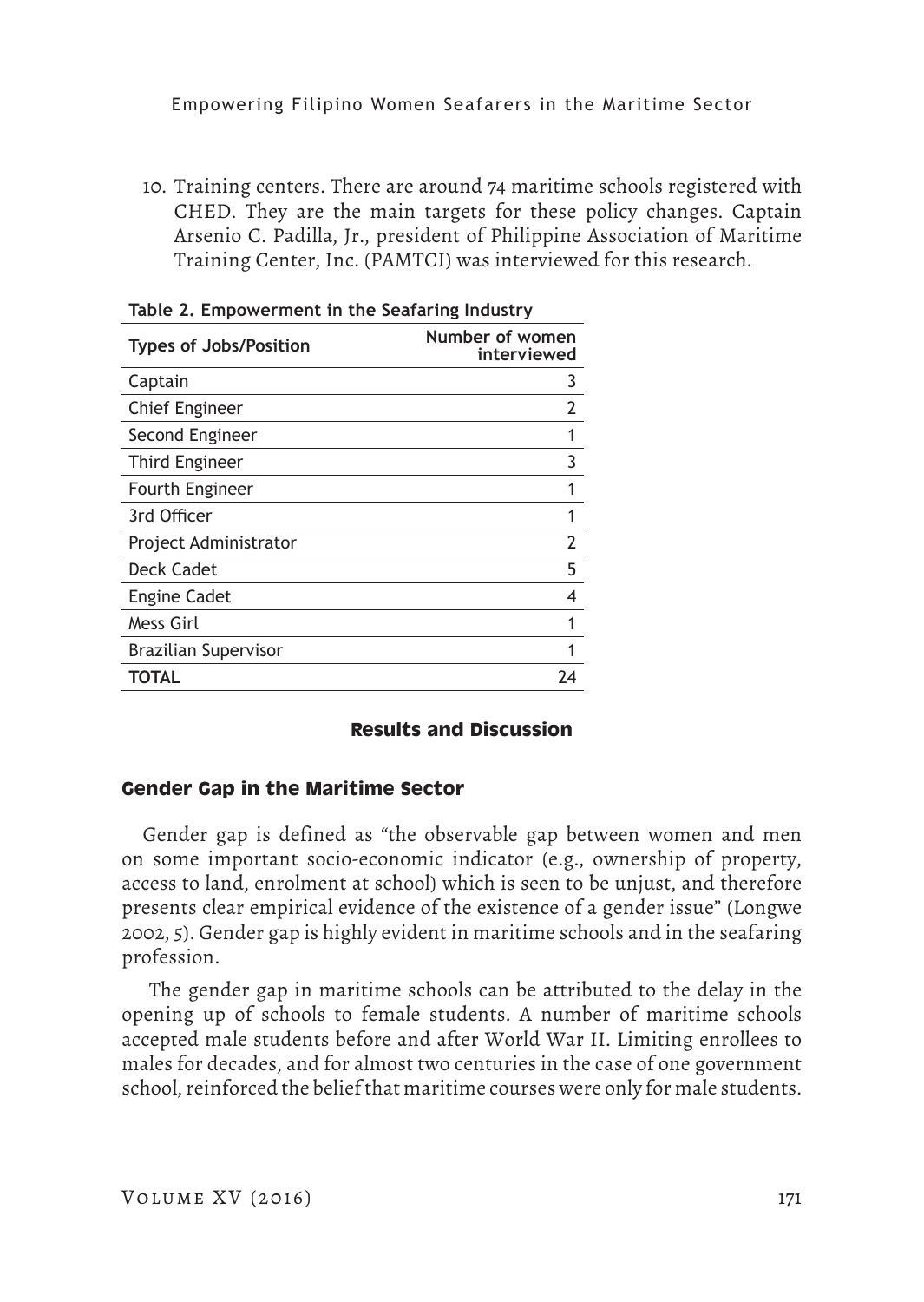It has only been in the past three decades that women have been welcomed to these male-dominated institutions.

Lyceum of the Philippines-Batangas City is probably the first maritime school to have a female student. The university welcomed its lone female student in 1985. LPU Dean for Maritime Education C/M Arnulfo Orence, however, underscored that the female student only enrolled in some subjects in maritime transport in preparation for a job with the Maritime Industry Authority (MARINA). LPU did not have a female maritime student for almost a decade after its first female student completed the required subjects. It was only in the mid-1990s that LPU started having female students in maritime courses. Although LPU is one of the private maritime institutions that has produced world-class seafarers, the number of its women enrollees continues to be low compared to male students.

The Philippine Merchant Marine Academy (PMMA) was the first government maritime school to accept women cadets in 1993, almost 173 years after it was founded. The opening up was brought about by the enactment of RA 7192, also known as the Women in Development and Nation Building Act, which was passed in 1992. The law mandates the integration of women in various industries and in the military to make them full and equal partners of men in development and nation building. The first batch of enrollees was composed of four women, and graduated from the academy in 1997. Aside from serving merchant and passenger vessels, many PMMA women graduates also joined the Philippine Coast Guard and the Philippine Navy. PMMA produced its first woman captain and first woman chief engineer in 2015.

The Maritime Academy of Asia and the Pacific (MAAP) welcomed midship women or female students as soon as it started operations in 1998. From 2003 to 2015, a total of 84 women completed their degrees in maritime transport, marine engineering, and marine transport engineering. The number of female graduates does not even represent 10 percent of the total graduates. MAAP has so far produced two women captains and the country's first woman chief engineer.

AIMS was established in 1993, but it was only in the late 1990s that the school experienced the entry of female students. It has also become one of the major suppliers of women seafarers. AIMS students interviewed for this research were hoping that the school could also produce a woman captain in order to boost the profile of the school. Although figures were not available, female students accounted for less than 10 percent of the student population.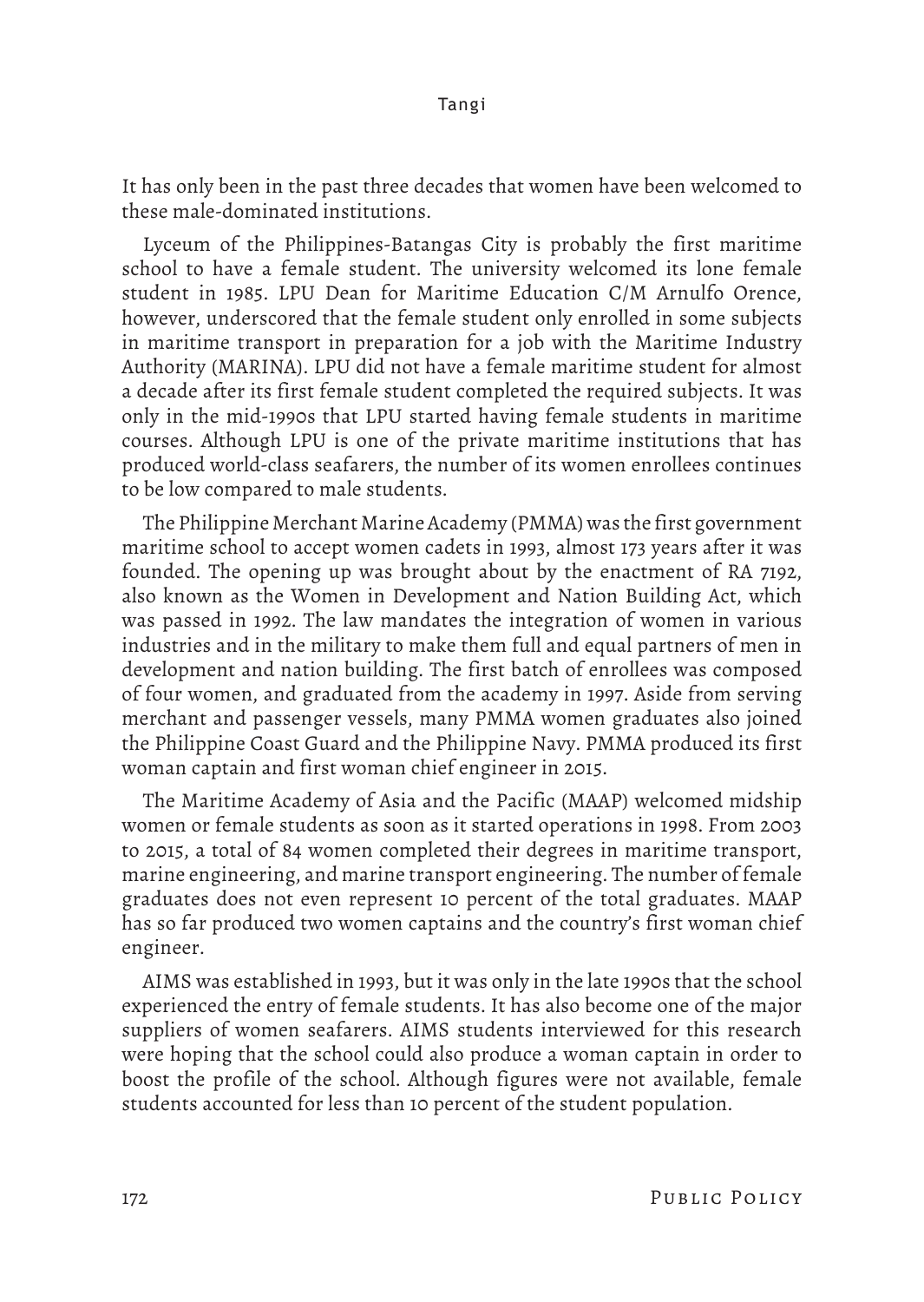Statistics from the Commission on Higher Education (CHED) show that maritime-related courses have been quite popular for the past decades because of the surge in deployment of sea- based workers since the 1970s. There was a slight surge in the number of female enrollees after the opening up policy. For academic year 1998/99, the number of female enrollees in maritime schools reached 3,736, or almost six percent of the total enrolment. However, since 1999, there has been a decline in women enrollees. Table 4 shows that from 1999 to 2004, the total number of maritime students (excluding 2002 figures) was 378,277. The number of male enrollees was 371,669, or 98.26 percent, while female students accounted for 6,608, or 1.74 percent, of the total enrollees in maritime. The ratio of males to females was 98.26 to 1.74.

The low enrolment rate of women during the period may be attributed to the lack of information campaigns by maritime schools and government agencies announcing that both male and female are eligible to take up maritime courses. Female graduates of maritime schools also had difficulty looking for jobs and often ended up doing office work in shipping companies and other industries.

| Year                                             | <b>BS MT</b>   | <b>BS MarE</b> | <b>BS MTE</b> | <b>TOTAL</b> |
|--------------------------------------------------|----------------|----------------|---------------|--------------|
| 2003                                             | $\overline{2}$ | $\overline{2}$ | N/A           | 4            |
| 2004                                             | 4              | 1              | N/A           | 5            |
| 2005                                             | 2              | 3              | N/A           | 5            |
| 2006                                             | 2              | 2              | N/A           | 4            |
| 2007                                             | 2              | 0              | N/A           | 2            |
| 2008                                             | 2              | 2              | N/A           | 4            |
| 2009                                             | 1              | 1              | 0             | 2            |
| 2010                                             | 3              |                | 4             | 8            |
| 2011                                             | 3              | 4              | 2             | 9            |
| 2012                                             | 3              | 3              | 2             | 8            |
| 2013                                             | 5              | 9              | N/A           | 14           |
| 2014                                             | 2              | 9              | N/A           | 11           |
| 2015                                             | 4<br>35        | 4<br>41        | N/A<br>8      | 8<br>84      |
| Source: Maritime Academy of Asia and the Pacific |                |                |               |              |

**Table 3. Female Graduates of MAAP (2003-2015)**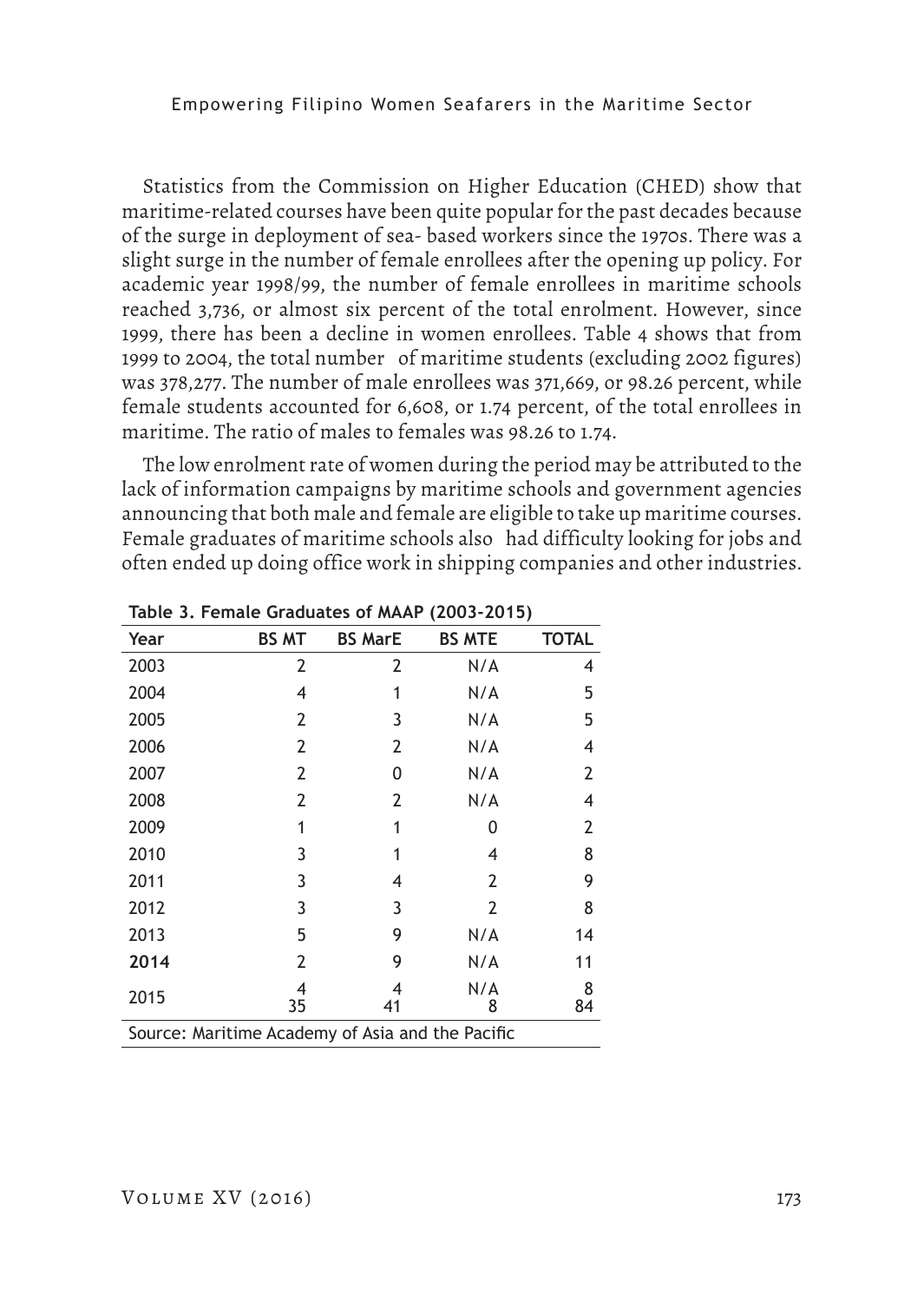| <b>ACADEMIC</b><br><b>YEAR</b>         | <b>TOTAL</b> | <b>MALE</b> | <b>FEMALE</b> | <b>PERCENTAGE</b><br>OF FEMALE VS<br><b>TOTAL</b> |
|----------------------------------------|--------------|-------------|---------------|---------------------------------------------------|
| 1998/99                                | 62,687       | 58,951      | 3,736         | 5.9%                                              |
| 1999/00                                | 73,747       | 72,316      | 1,431         | 1.94%                                             |
| 2000/01                                | 68,966       | 67,634      | 1,332         | 1.93%                                             |
| 2001/02                                | 82,471       | 80,943      | 1,528         | 1.85%                                             |
| 2002/03                                |              | No data     |               |                                                   |
| 2003/04                                | 79,843       | 78,531      | 1,312         | 1.64%                                             |
| 2004/05                                | 73,250       | 72,245      | 1,005         | 1.37%                                             |
| Source: Commission on Higher Education |              |             |               |                                                   |

**Table 4. Male and Female Enrollees in Maritime Schools (AY 1998-2004)**

The number of women graduates of maritime schools was quite low in the late 1990s and early 2000s. Statistics show that the number of female graduates was slightly higher in school year 1997/98 at 4.9 percent (549) and in school year 1998/99 at 9.29 percent (936), but the momentum was not sustained in the succeeding years. During the period 1999 to 2003 (excluding 2001 when no data were available), female graduates did not even reach one percent, except for school year 2000/01. The low number of female graduates compared to the number of enrollees shows that many female students decided not to pursue their maritime courses. It is possible that female students felt uncomfortable with the dominance of males in schools. The low prospects of finding jobs after college may also have discouraged female students from completing their maritime courses or degrees. Likewise, the high cost of education and other expenses in private maritime schools may have contributed to the low graduation rate of female students.

The Magna Carta of Women was signed in to law on August 14, 2009 by then President Gloria Macapagal-Arroyo. The landmark law seeks to eliminate all forms of discrimination against women and encourages the full participation of women in development. The so-called bill of rights of women, however, failed to encourage women to enter male-dominated maritime schools. Table 6 shows that the number of women enrolled in BS Marine Transport from 2010 to 2014 remained low, between 1.68 per cent and 2.76 percent of total enrolment. There were fewer women enrolled in BS Marine Engineering, which did not even reach one percent of the total enrolment from 2010 to 2014. The number of graduates in the two major courses also remained less than one percent most of the time, and reached its peak of 1.7 percent for BS Marine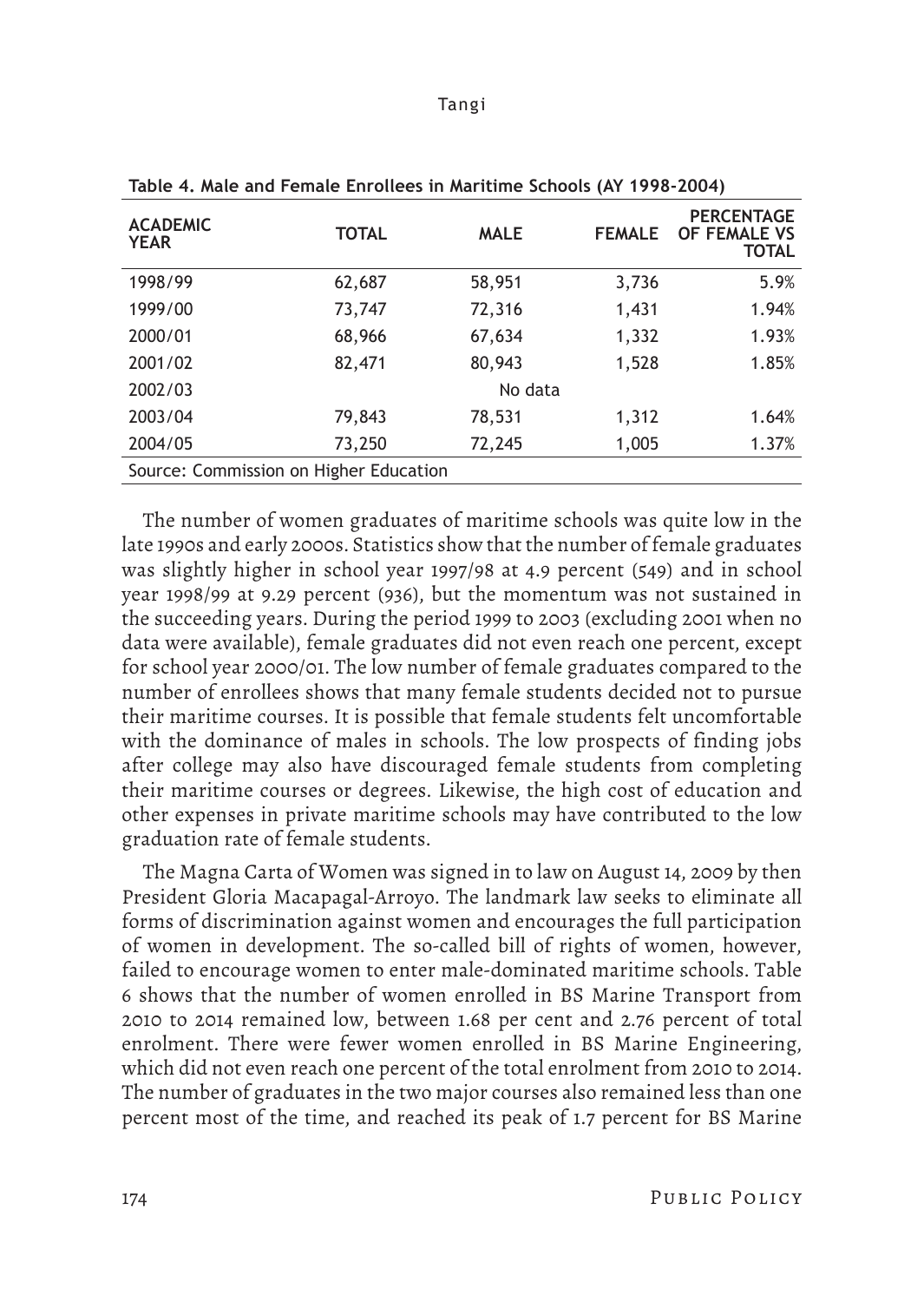Engineering in 2012. Although the Magna Carta of Women gave hope to the empowerment of Filipino women in various sectors, it hardly empowered women in the maritime sector. This shows the need for specific legislation that addresses the gender gap in the maritime sector.

| <b>ACADEMIC YEAR</b>                   | <b>BACCALAUREATE</b> |               |  |
|----------------------------------------|----------------------|---------------|--|
|                                        | MALE                 | <b>FEMALE</b> |  |
| 1997/98                                | 10,663               | 549 (4.9%)    |  |
| 1998/99                                | 9,143                | 936(9.3%)     |  |
| 1999/00                                | 9,695                | 47(0.48%)     |  |
| 2000/01                                | 10,685               | 158(1.46%)    |  |
| 2001/02                                | No data available    |               |  |
| 2002/03                                | 10,669               | 77(0.72%)     |  |
| 2003/04                                | 10,084               | 78(0.77%)     |  |
| Source: Commission on Higher Education |                      |               |  |

| Table 5. Graduates of Maritime Schools (AY 1997-2003) |  |  |  |  |
|-------------------------------------------------------|--|--|--|--|
|-------------------------------------------------------|--|--|--|--|

| Year | <b>BS Marine Transport</b> |                                 |              |        | <b>BS Marine Engineering</b> |              |
|------|----------------------------|---------------------------------|--------------|--------|------------------------------|--------------|
|      | Male                       | Female                          | <b>TOTAL</b> | Male   | Female                       | <b>TOTAL</b> |
| 2010 | 78,767                     | 1,352<br>$(1.68\%$ of<br>total) | 80,119       | 52,813 | 348<br>$(0.65%$ of<br>total) | 53,161       |
| 2011 | 80,395                     | 1,314<br>(1.8% )                | 82,043       | 58,228 | 384<br>(0.66%)               | 58,612       |
| 2012 | 74,136                     | 1,945<br>(2.56%)                | 76,056       | 62,034 | 499<br>(0.79%)               | 62,533       |
| 2013 | 79,611                     | 2,183<br>(2.67% )               | 81,794       | 55,562 | 522<br>(0.93%)               | 56,084       |
| 2014 | 65,730                     | 1,865<br>(2.76%)                | 67,595       | 49,424 | 434<br>(0.87%)               | 49,858       |
|      |                            |                                 |              |        |                              |              |

#### **Table 6. Enrolment in Marine Transport and Marine Engineering 2010-14**

Note: Enrolment figures for first semester only.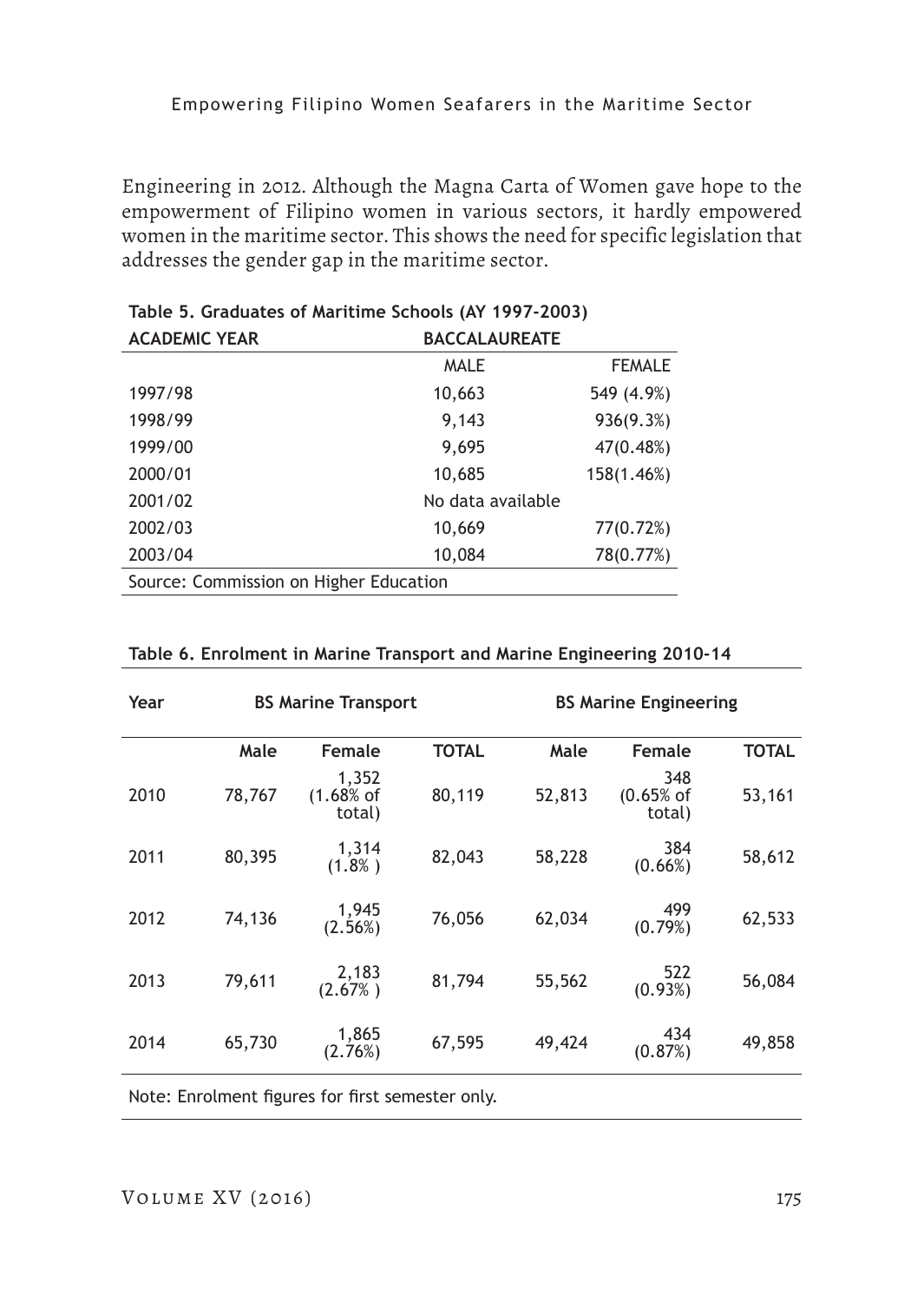| Year | <b>BS Marine Transport Graduates</b> |            |              |       | <b>BS Marine Engineering Graduates</b> |       |
|------|--------------------------------------|------------|--------------|-------|----------------------------------------|-------|
|      | Male                                 | Female     | <b>TOTAL</b> | Male  | <b>Female</b>                          | TOTAL |
| 2010 | 4.601                                | 41 (0.88%) | 4,642        | 2,392 | 11 (0.46%)                             | 2,403 |
| 2011 | 4,366                                | 28 (0.64%) | 4,394        | 2.970 | 15 (0.50%)                             | 2,985 |
| 2012 | 3,961                                | 25 (0.63%) | 3,986        | 2,692 | 47 (1.7%)                              | 2,739 |
| 2013 | 4.178                                | 46 (1.09%) | 4,224        | 2,990 | 32 (1.06%)                             | 3,022 |
| 2014 | 3,790                                | 43 (1.12%) | 3,833        | 2.874 | 19 (0.66%)                             | 2,893 |

**Table 7. Graduates of BS Marine Transport and BS Marine Engineering (2010- 2014)** 

On the professional side, the gender gap is also very wide. The number of Filipino seafarers deployed annually has been growing steadily since the 1970s. From only 23,000 deployed in 1972, the number of sea-based workers deployed in 2014 has reached more than 400,000. According to the BIMCO/ISF Manpower Report 2015, the Philippines continues to be one of the top three suppliers of seafarers, together with China and Russia. However, Filipino women seafarers have not benefitted much from this global phenomenon. Statistics from the POEA show that women only account for between two to three percent of the total sea-based workers deployed from 2006 to 2014. Clearly, male seafarers dominate the seafaring industry and account for around 97 percent.

The gender gap in the seafaring industry is more apparent among officers and ratings. Most of the women officers and ratings are on board oil tankers, chemical tankers, cargo vessels, and dry vessels. The number of women in these two subgroups can be considered microscopic. One needs a microscope to find these women officers and ratings in a sea of men. For instance, in 2006 there were only 25 women officers, or 0.05 percent, of the 52,757 sea officers deployed, while there were only 329 women, or 0.24 percent, out of the 136,250 ratings deployed. It was only in 2011 that the number of women officers reached 1,005, or more than one percent, while female ratings reached almost one percent. Industry sources attributed the sudden surge to women on shipboard training during the period that was classified as either officers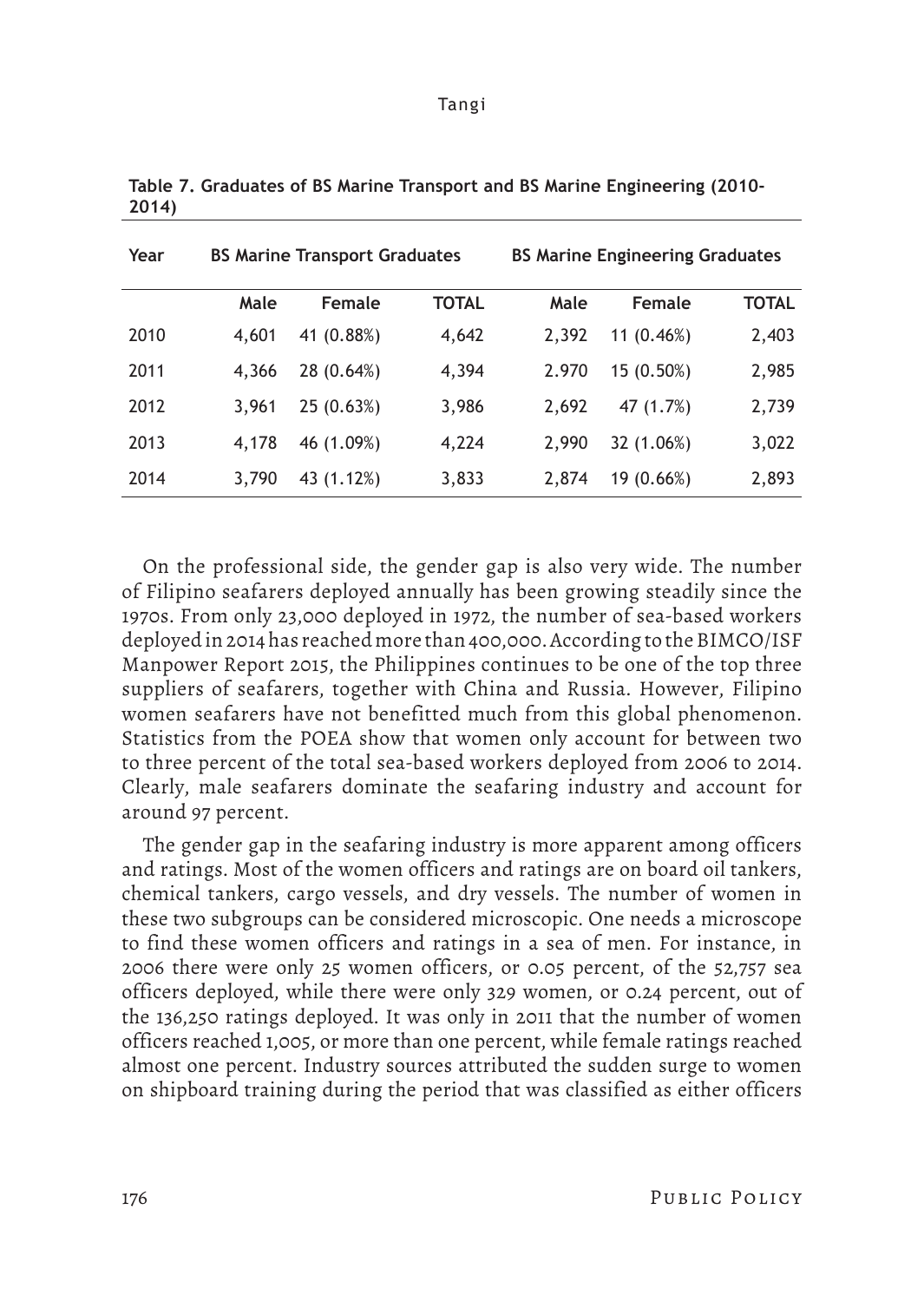| <b>YEAR</b>                 | <b>Total Seafarers</b><br>Deployed | Women Seafarers<br>Deployed | Percentage of<br><b>Women Seafarers</b> |
|-----------------------------|------------------------------------|-----------------------------|-----------------------------------------|
| 2006                        | 230,586                            | 6,436                       | 2.79%                                   |
| 2007                        | 266,553                            | 5,546                       | 2.08%                                   |
| 2008                        | 261,614                            | 6,019                       | 2.30%                                   |
| 2009                        | 330,424                            | 8,114                       | 2.46%                                   |
| 2010                        | 347,150                            | 9,002                       | 2.59%                                   |
| 2011                        | 369,104                            | 12,171                      | 3.30%                                   |
| 2012                        | 366,865                            | 9,186                       | 2.50%                                   |
| 2013                        | 367,166                            | 10,171                      | 2.77%                                   |
| 2014                        | 401,826                            | 12,345                      | 3.07%                                   |
| Sources: POEA, Tangi (2012) |                                    |                             |                                         |

**Table 8. Number of Women Seafarers vs Total Seafarers Deployed (2006-2014)**

**Table 9. Number of Women Sea officers, Ratings vs Total Officers, Ratings Deployed (2006-2014)**

|                                                                         | $DCPIO$ , $VCl$ (2000 2014)                          |                                             |                                     |                                               |
|-------------------------------------------------------------------------|------------------------------------------------------|---------------------------------------------|-------------------------------------|-----------------------------------------------|
| <b>YEAR</b>                                                             | Total number<br>of Filipino Sea<br>Officers Deployed | Number of<br>Women Sea<br>officers Deployed | Total number of<br>Ratings Deployed | Number of<br><b>Women Ratings</b><br>Deployed |
| 2006                                                                    | 52,757                                               | 25 (0.05%)                                  | 136,250                             | 329 (0.24%)                                   |
| 2007                                                                    | 51,353                                               | 44 (0.08%)                                  | 139.740                             | 300 (0.21%)                                   |
| 2008                                                                    | 57,773                                               | 65 (0.11%)                                  | 98,720                              | 394 (0.40%)                                   |
| 2009                                                                    | 78,893                                               | 90 (0.11%)                                  | 92,027                              | 501 (0.54%)                                   |
| 2010                                                                    | 81,761                                               | 84(0.10%)                                   | 124,765                             | 497 (0.40%)                                   |
| 2011                                                                    | 90,506                                               | 1,005 (1.11%)                               | 140,681                             | 1,394(0.99%)                                  |
| 2012                                                                    | 84,836                                               | 111(0.13%)                                  | 136,505                             | 77(0.05%)                                     |
| 2013                                                                    | 86,636                                               | 118 (0.14%)                                 | 139,211                             | 72(0.05%)                                     |
| 2014                                                                    | 93,686                                               | 170(0.18%)                                  | 154,402                             | 89(0.06%)                                     |
| Sources: Philippine Overseas Employment Administration 2016; Tangi 2012 |                                                      |                                             |                                     |                                               |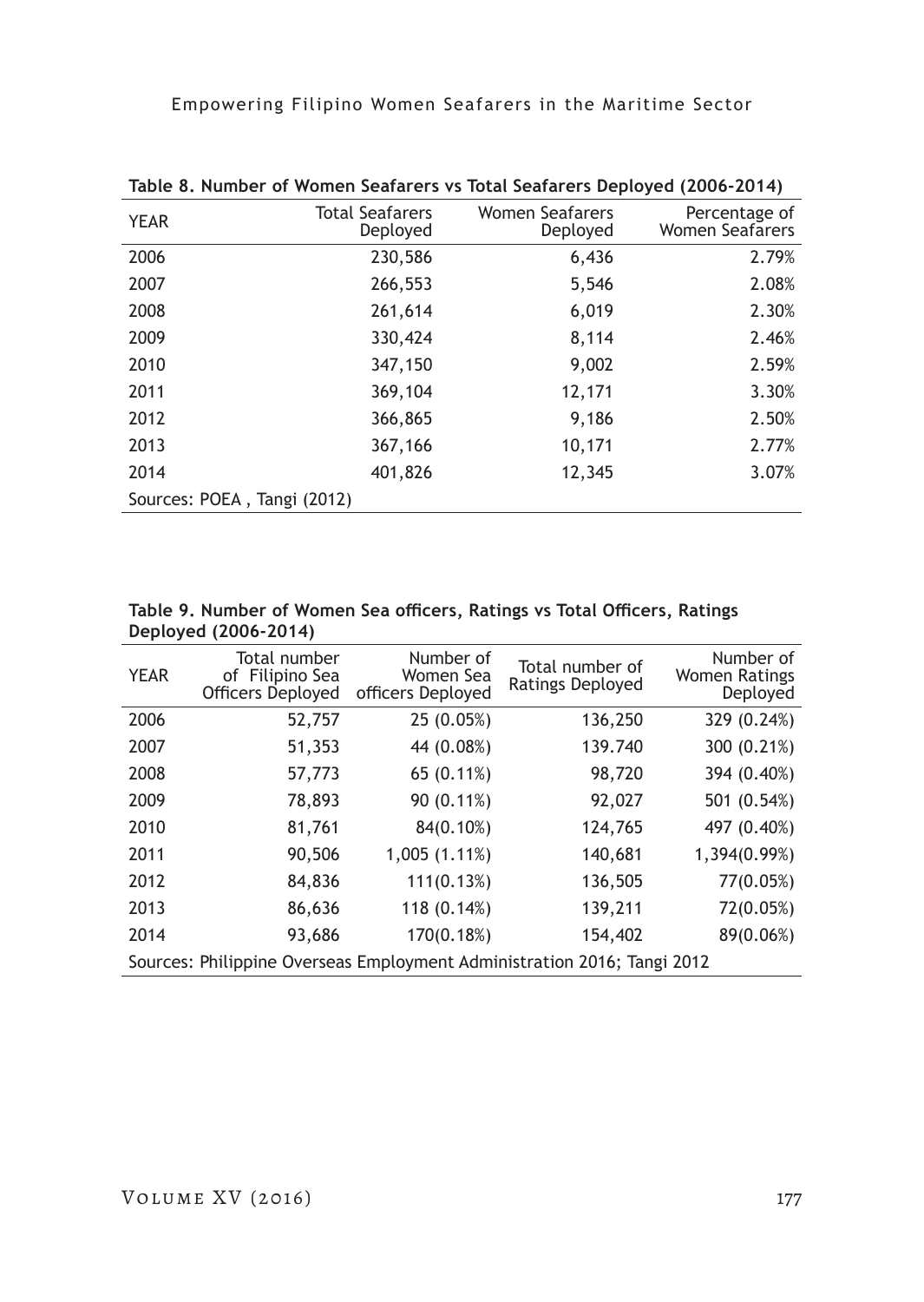

**Chart 2. Number of Women Sea officers vs Total Sea Officers Deployed 2011-2014**

or ratings. In 2012 the number of women officers and ratings returned to their previous levels of less than one percent.

There is also a gender gap in the hotel and services department of passenger vessels or cruise liners, but not as wide as with officers and ratings. A previous study by the author (Tangi 2012) shows that more than 90 percent of Filipino women seafarers work on board passenger vessels. Most of them work as waitresses, massage therapists, kitchen helpers, cabin girls, and utility personnel. The latest figures from the Philippine Overseas Employment Administration (POEA) show that women account for between 14 to 16 percent of non-marine personnel on passenger vessels deployed from 2011 to 2014.

Although more than 90 percent of women seafarers are found in this category, men still dominate the passenger vessels. Filipino women are valued on passenger vessels because of their caring attitude toward children and senior passengers as well as for their smiling dispositions. It should be noted that there are also women officers and ratings who manage to work on passenger vessels, but they are quite rare.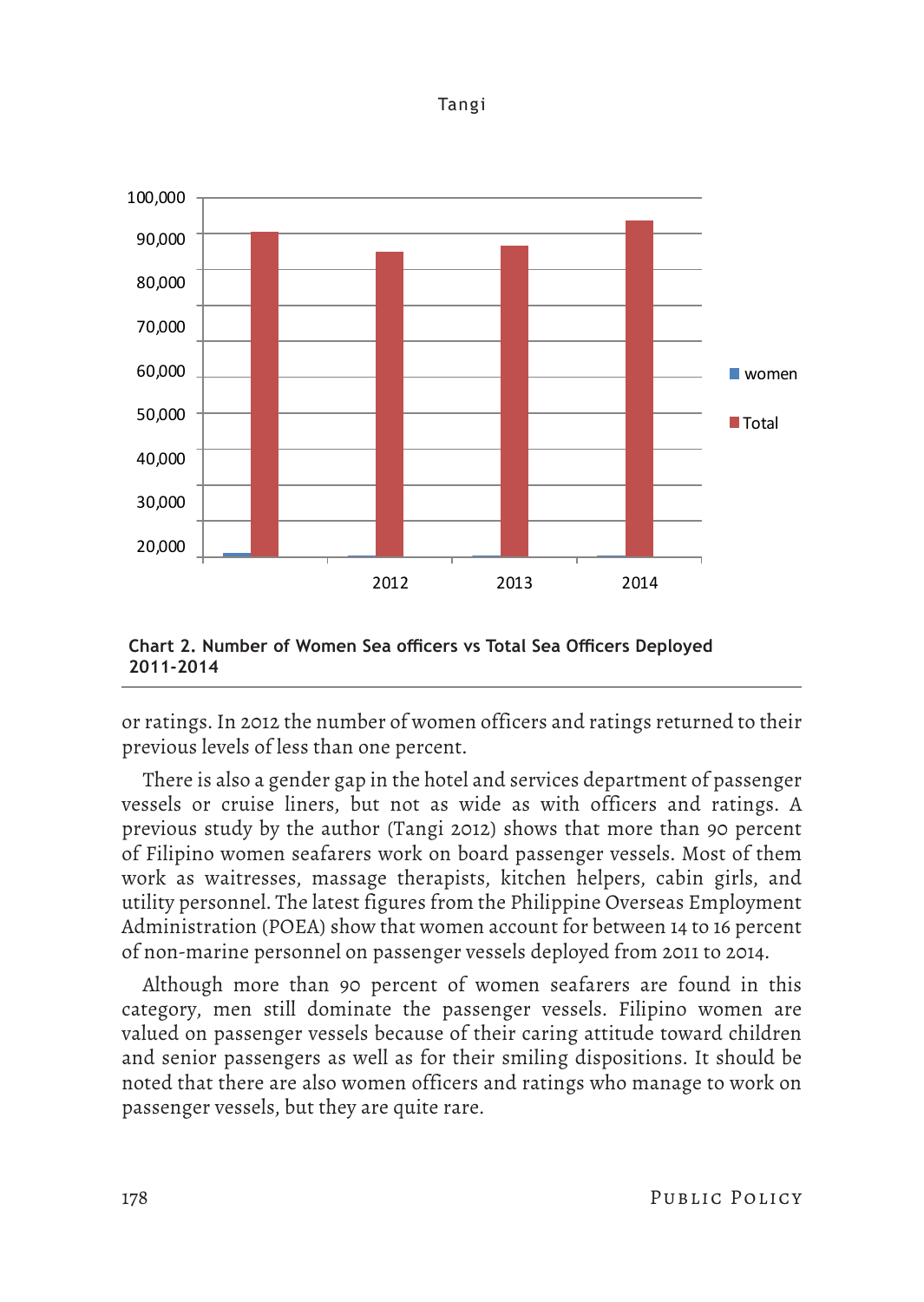| Year | Non-marine Seafarers<br>on Passenger Vessels | Women non- marine<br>Seafarers on<br>Passenger Vessels | Percentage of women |
|------|----------------------------------------------|--------------------------------------------------------|---------------------|
| 2011 | 59,262                                       | 8,441                                                  | 14.24%              |
| 2012 | 58,966                                       | 8,530                                                  | 14.46%              |
| 2013 | 60,565                                       | 9,523                                                  | 15.72%              |
| 2014 | 70,640                                       | 11,465                                                 | 16.23%              |

**Table 10. Women Seafarers on Passenger Cruise (2011-2014)**

The gender gap in the seafaring industry is brought about by various factors. Based on interviews with stakeholders, patriarchal control and patriarchal beliefs are the main reasons behind the gender gap. Patriarchal control is defined by Longwe (2002, 5) as "the system of male monopoly or domination of decision making positions, at all levels of governance, which is used to maintain male dominance and gender discrimination (for the continued privilege of males)." Most of the shipping companies, shipping organizations, crewing, and ship management companies are still controlled by men.

One of the most common patriarchal beliefs is the notion that men are superior while women are considered "the weaker sex." In the maritime sector, the notion that seafaring is man's turf is also a patriarchal belief. Patriarchal control and beliefs affect women seafarers in various ways in the maritime sector. They are evident in terms of gender discrimination, sexual harassment, bullying, company policies on women, and maritime school policies on women. Each of these terms will be discussed extensively in this study.

## **Gender Discrimination**

Gender discrimination is generally defined as the different treatment given to women compared to men. This different treatment given to women and girls deprives them or denies them opportunities, resources, and control over policies. Gender discrimination in the maritime sector stems from the notion that seafaring is a man's turf. Most seafarers and shipping companies believe that work on board requires heavy lifting and technical expertise. The dirty jobs in the engine department are considered unglamorous and therefore not fit for women. Thus women who dare enter the industry or maritime schools are often challenged, and their capabilities are often underestimated by male colleagues and male students. Some start to experience discrimination in maritime schools.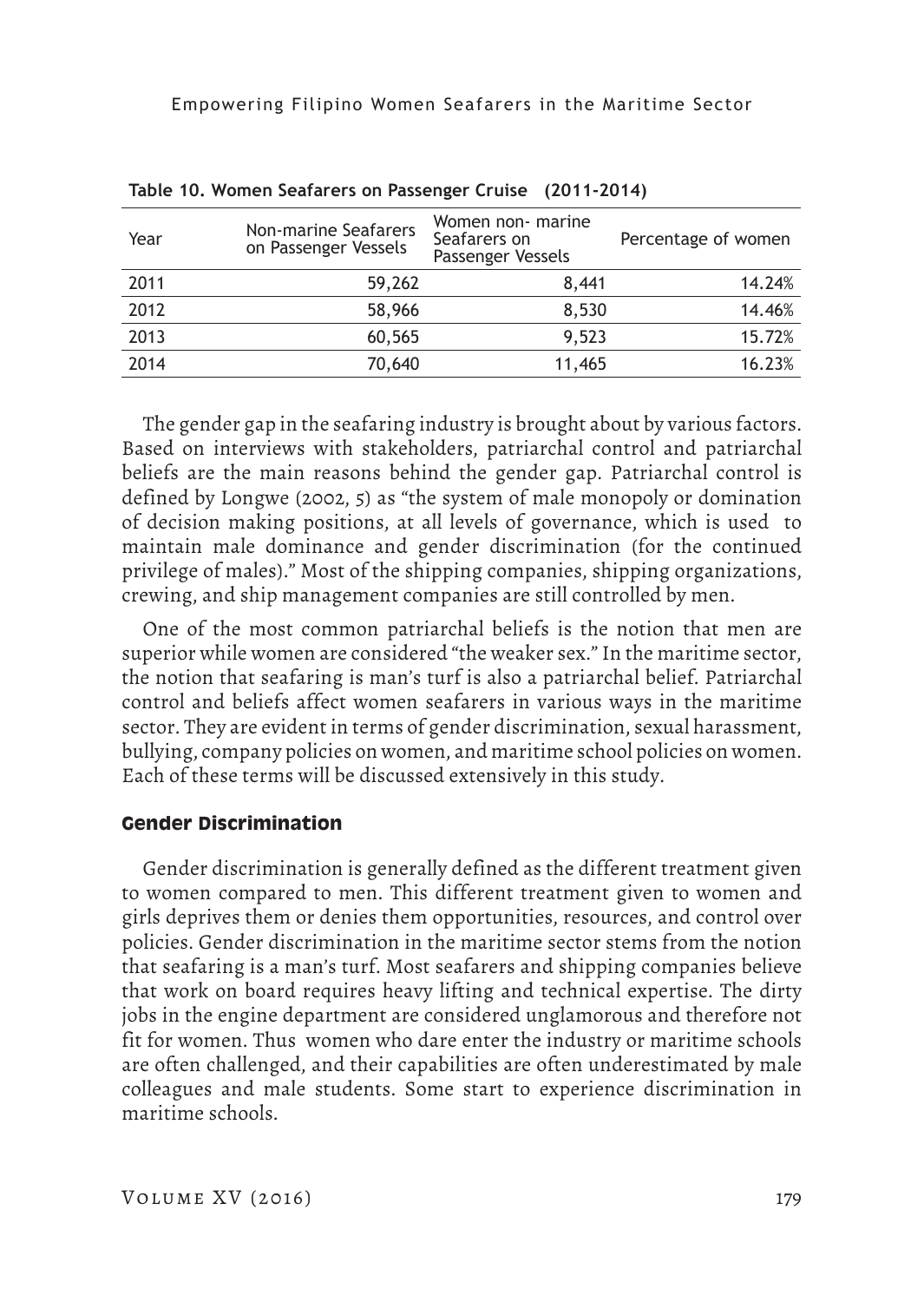We think that discrimination of women is part of human nature. Since the day we wrote down our application forms prior to entering this institution, we had been told that we are about to enter a man's world. We just think that we are the ones who must adjust to these changes. (PMMA women cadets focus group discussion, September 28, 2015)

Female cadets usually experience discrimination during their first two years in maritime school. PMMA female cadets said that upper class men usually underestimate their abilities.

Gender discrimination is high. For instance, some seniors underestimate the capability of female cadets in doing certain tasks (such as push-ups and jogging several kilometers). But some of us cadets just keep quiet in order to avoid conflict. We just try our best in fulfilling the tasks. (PMMA women cadets focus group discussion, September 28, 2015)

Maritime school officials claim that they do not discriminate against women. They also emphasize that they do not give special treatment to women. In PMMA and MAAP, all cadets, both male and female, have to wake up at 4:30 AM so they can do their morning jog around the campus. The physical and academic training is the same for both male and female. Engineer Joel Magsino, a faculty member at MAAP, said that sometimes female cadets finish their jogging routine even faster than some male cadets. Female cadets are excused from the daily jogging during their period. But Engineer Magsino said that since he started teaching at MAAP, he has not come across a female cadet who asked to be excused from the routine of jogging during her menstrual period.

Maritime school faculty members observe that female cadets or students tend to excel in academics while males tend to excel in physical and technical trainings. Female students also tend to be more focused in their lessons and in their studies in general. Since maritime schools are male-dominated, it is often expected for males to be on top of the class. On the other hand, if female students excel, they receive derogatory remarks from male students, as in the case of licensed Captain Jasmin Labarda when she was still at MAAP.

A concerned colleague once told me that when I was number one during the very first two semesters in MAAP, some boys were not happy about it and even questioned why a female was allowed to be on top. It makes me wonder now if a female did not excel, they would have said the same thing: "Why let a female enter here." "That's how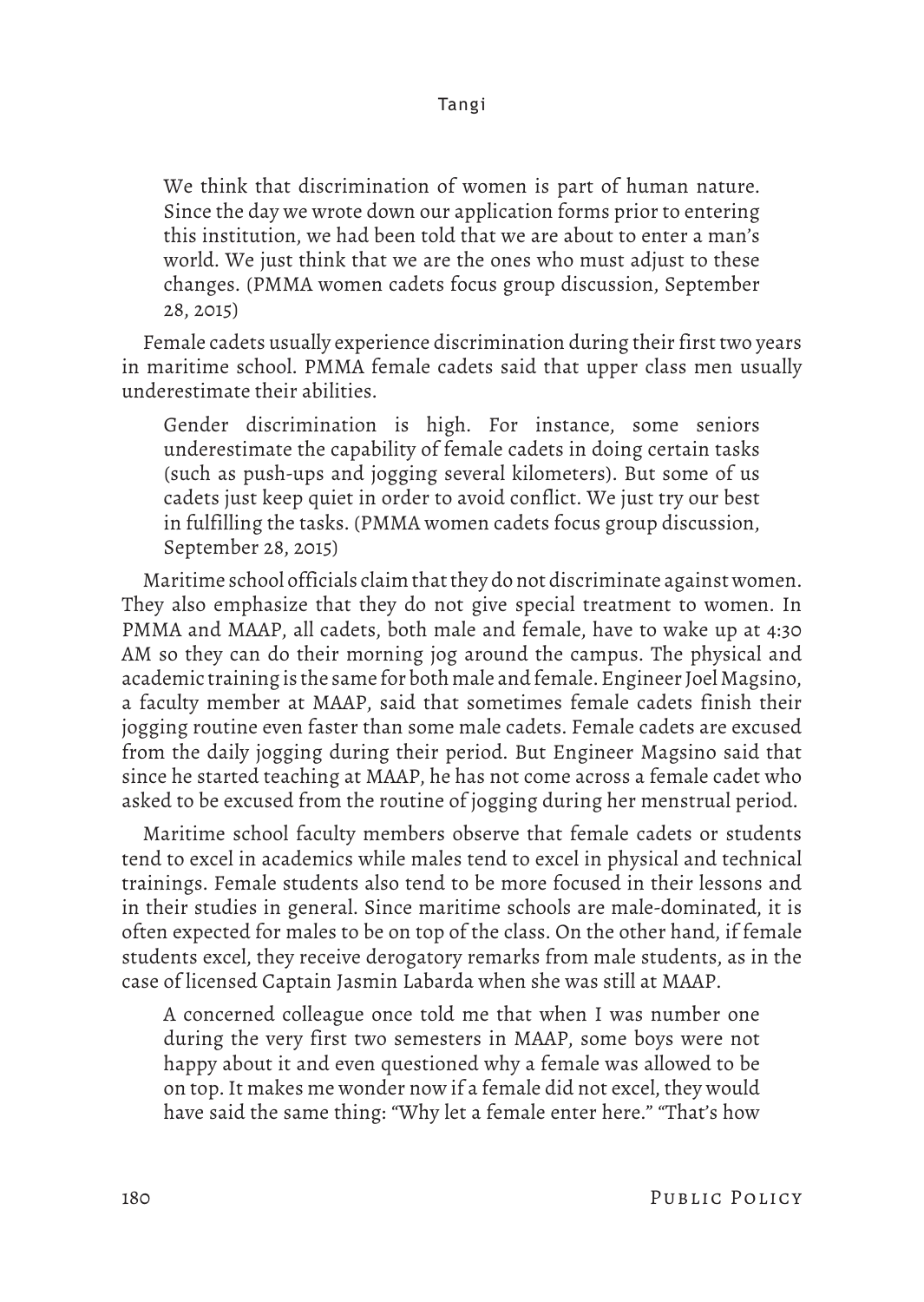females are." That's basically the life of being the lesser gender; you're damned if you do well, damned if you don't. (Licensed Captain Jasmin Labarda on-line interview, January 2016)

Female cadets of PMMA and MAAP have to cut their hair crew-cut style as soon as they are accepted in the institution. For some female cadets, the ritual of hair cutting can also be tormenting as it symbolizes saying goodbye to long hair and being feminine. Most of the female cadets also look at the hair cut ritual as a preparation for their being an officer. However, when they go to malls and public places, PMMA and MAAP students complain of the way they are treated by some people.

I remember one time when I was about to enter a comfort room in a gasoline station, the staff really stopped me from entering the ladies room. She said arrogantly, "Pambabae yan (That's for women)." But I politely responded, "Miss, babae po ako (Miss, I am a woman)." The staff eventually allowed me to use the ladies room after she realized that I was really a woman. (PMMA female cadet, focus group discussion, September 28, 2015).

The first time I went to a mall after entering the academy, I wanted to try a shirt but the sales girl stopped me. She said "Sir, sa ladies lang po dyan (Sir, that's only for ladies)." But I said, "Lady po ako, hindi sir (I am a lady, not a 'sir')." Such incidents are really annoying, but I just look at it as part of the challenges of being a future officer. (MAAP female cadet, focus group discussion, September 21, 2015).

MAAP, which is operated by AMOSUP, relies on sponsorship to finance the education of cadets. However, MAAP Dean of Academics Renante Garcia said that the academy often has difficulty finding sponsors for female cadets. Shipping companies prefer to sponsor male cadets, according to him. When female cadets do not have sponsors, this means added cost for the operation of the academy. If shipping companies will continue with their preference for male cadets in their sponsorship, Dean Garcia said MAAP might reduce its intake of female cadets.

Maritime students are required to undergo one year of shipboard training before they earn their degree. The shipboard training is supposed to be the culmination of their maritime education and the application of the theories that they learned in class. Meeting this requirement, however, has become a major challenge for female maritime students.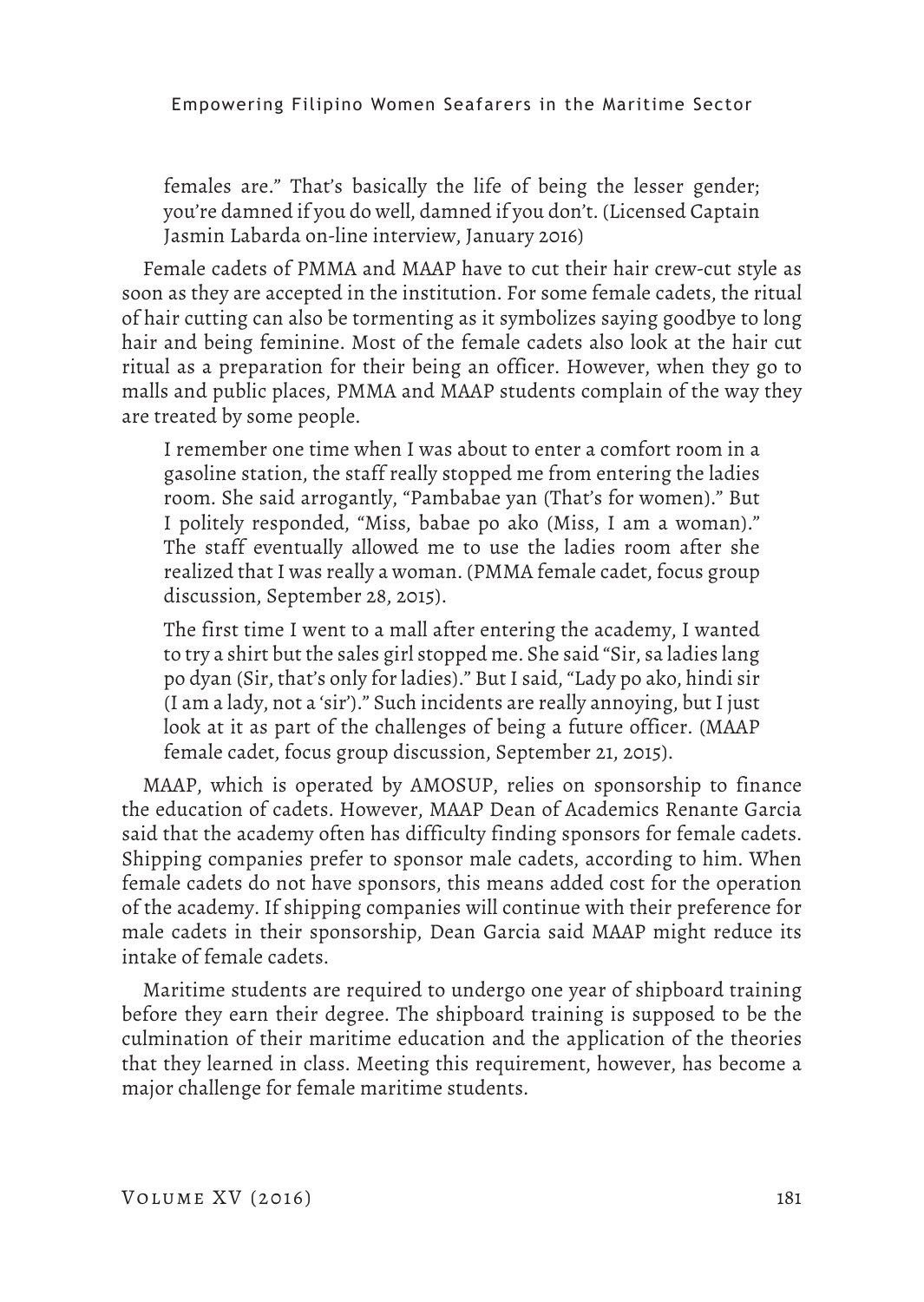Last month there were a number of shipping companies that visited our school. We applied for shipboard training. But all the companies were not accepting women trainees. We will try to apply to as many companies, hoping that one of them will finally accept women trainees. (Female students of Lyceum of the Philippines-Batangas focus group discussion, March 2016)

The country's first female licensed chief engineer, Nina Sue Da Silva, did not have a sponsor when she was a cadet at MAAP. Although that in itself was quite frustrating, she never realized that applying for shipboard employment was more challenging. She applied to 124 companies after she graduated from MAAP in 2003. She was rejected simply because she was a woman, and many shipping companies do not accept female sea officers. She was finally accepted by the 125th company she filed her application with. Although she was accepted as an engine cadet in a Japanese shipping company, she considered it a breakthrough because Japanese companies hardly accept women on board.

 Licensed Captain Beverly Pawid, a graduate of PMMA in 2004, shared the same experience in job hunting.

I thought it would be easier for me to find a job because I am a graduate of a premier maritime school. I applied to many companies and I did not give up because I really wanted to help my family. Oftentimes, the crewing agents outrightly reject your application because of your gender. (Captain Pawid interview, March 2016)

Women seafarers also experience discrimination from their own male colleagues and friends. Gender discrimination stems from the erroneous notion that women are pambahay, or only good for the home. Licensed Captain Ma. Kristina Javellana, an MAAP 2005 graduate, also did not have a sponsor while she was studying and, therefore, had difficulty finding shipboard training. When she was finally accepted as deck cadet on board a chemical tanker, she received unpleasant remarks from male seafarers. "Baka naman pagsayawin ka lang doon, sabi nila sa akin (They'll probably just make you dance, they told me)." Captain Javellana, however, ignored such discriminatory remarks and pursued her seafaring career, usually serving on chemical tankers, and became a licensed captain in 2015.

It is quite rare to find women marine engineers because the engine department is often considered a dirty job and exclusive to males. Thus, some male engine officers who do not want women in their department usually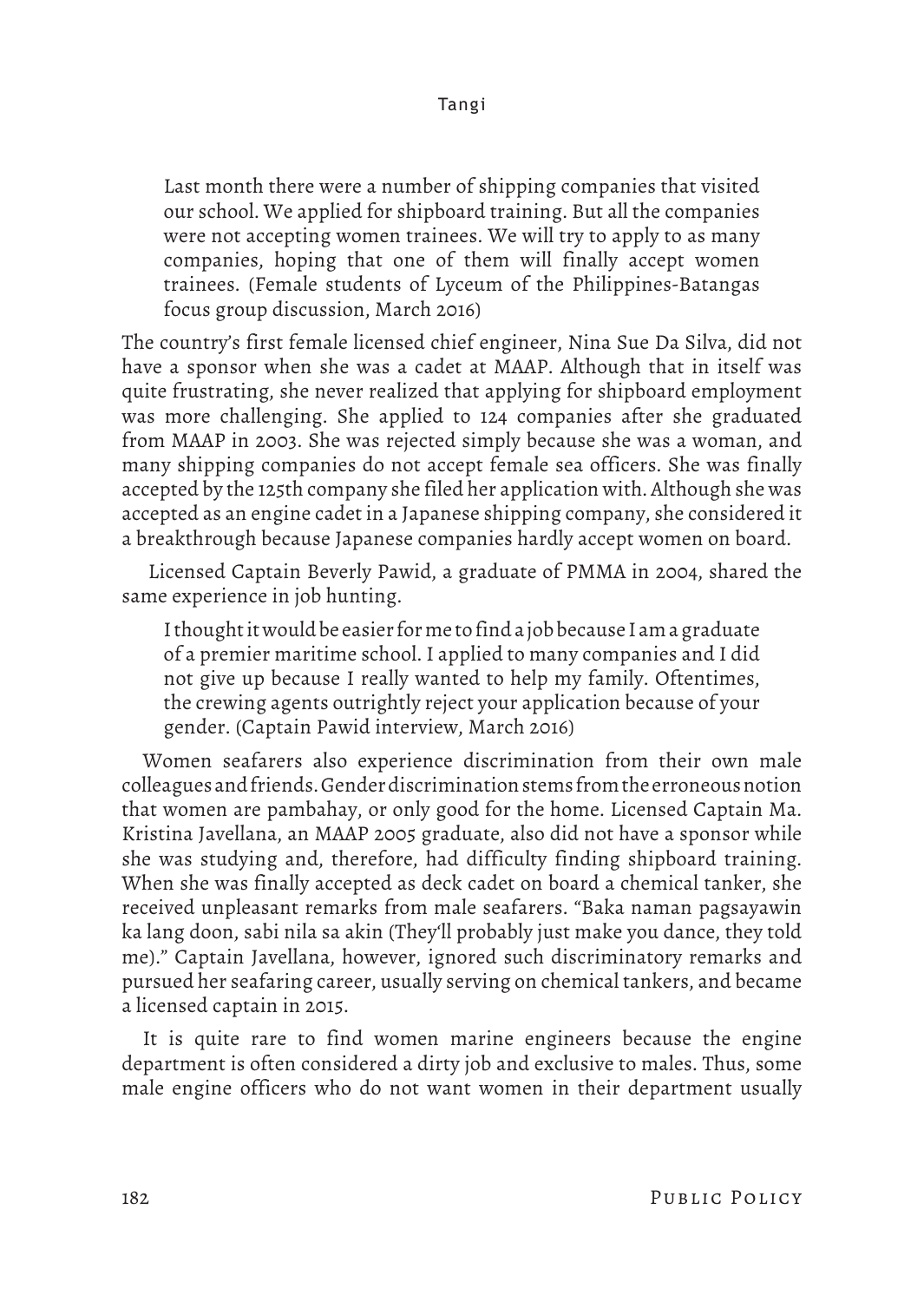relegate women marine engineers to paper work or work inside the control room.

Especially some of the Indians and Ukrainians, they think women are only good for house chores and taking care of babies. You will get offended at first, of course, but in the long run, I learned how to defend myself and to speak out; then they slowed down and did not discriminate [against] me anymore. They will always try to discriminate in many forms, sometimes by not saying any words. They will give you [an] easy task, paper work to be exact, and if you will not speak out and tell them what your objections are, they will continue to treat you that way. (Engineeer Luzviminida Ornopia online interview, February 2016)

## **Sexual Harassment**

Sexual harassment is generally defined as "unwanted sexual attention that is explicitly or implicitly made a condition for favorable decisions affecting one's employment or school standing, or that which creates an intimidating, hostile or offensive environment in the school or the workplace" (Office of the President Philippine Commission on Women n.d., 2). It can be manifested through verbal and physical conduct. The Anti-Sexual Harassment Law of 1995, or RA 7877, states that any person who directs or induces to commit any act of sexual harassment is also liable under the law. The penalty imposed under the law includes imprisonment from one to six months and a maximum fine of PhP20,000.

In a male-dominated industry, sexual harassment is an issue that women have to brace themselves for. Around 60 percent of the 24 professional women seafarers interviewed said that they had experienced various forms of sexual harassment. Some of the experiences were verbal and others were physical in nature. With the enactment of RA 7877, maritime schools are now more active in preventing sexual harassment on campus.

A female graduate of MAAP said in an interview that she was a victim of sexual harassment twice on campus. The first incident happened when the female cadet was on her second year in the academy, and she learned from one of her male friends that some seniors had been peeping in the shower room of female cadets. The female cadets checked the shower area and indeed found holes in the ceiling. The female cadets reported the incident to academy officials, and all their upperclassmen were punished.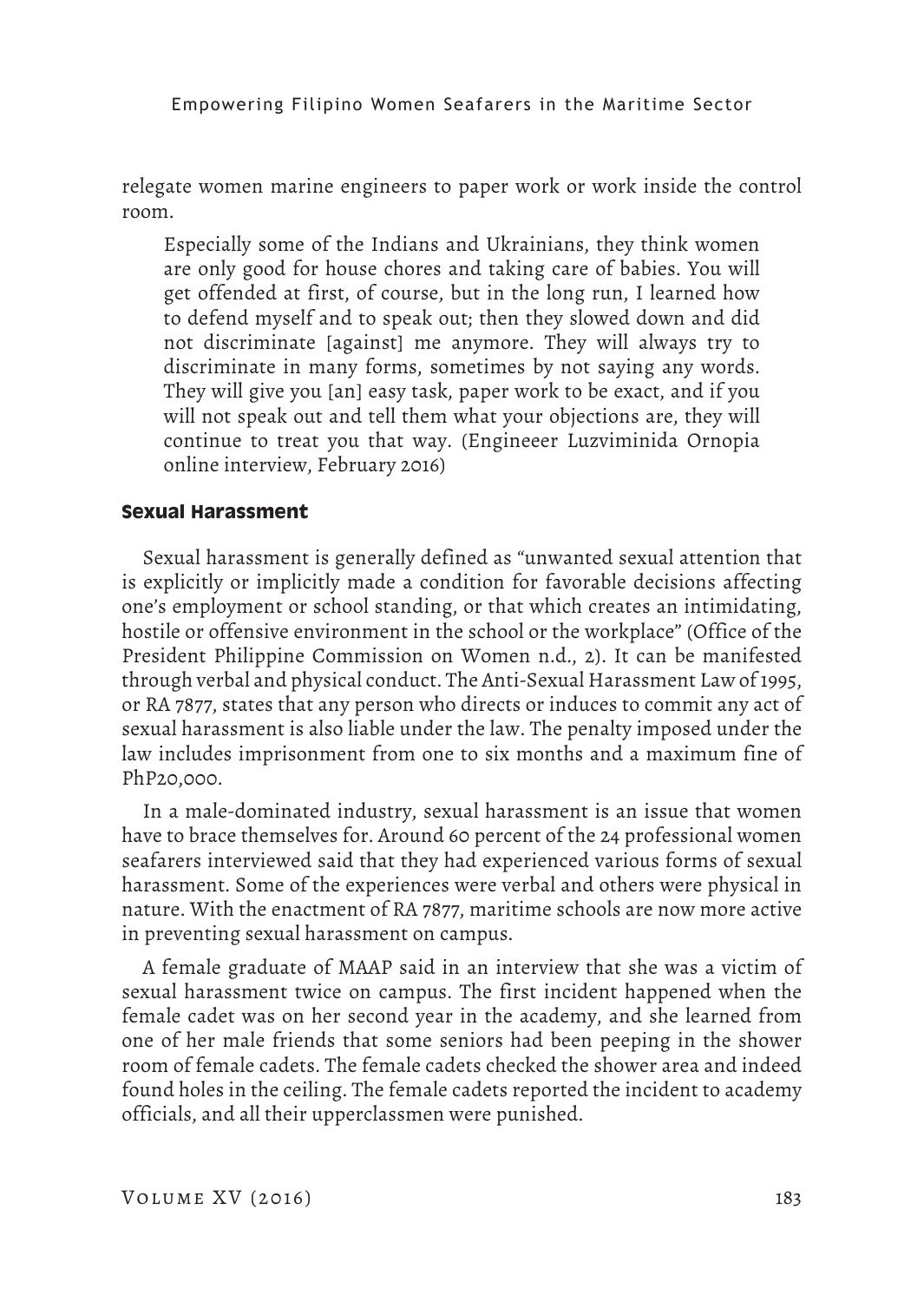The second incident of sexual harassment happened when the female cadet was in her senior year. She was focusing on a group activity in class when one of her male groupmates suddenly rubbed his private part on her. The female cadet was shocked and confronted the male cadet. She reported the incident to school authorities and the male cadet was punished.

On board international vessels, Filipino women sea officers are often the only female on board. This condition or set-up makes them vulnerable to sexual harassment, especially during their junior years. Chief Engineer Da Silva, for instance, was a third engineer when she received an indecent proposal from a Danish chief mate.

*Akala nya nagpapabayad ako. Dati kasi may kasama kaming Pinay din na nagpapabayad. Akala ng* Danish *na yon na lahat ng Pinay ganon*. (He thought that I was offering sex for cash. We had a Filipina steward who used to peddle sexual services on board. This Danish thought that all Filipino women are the same.) (Chief Engineer Da Silva online interview, January 2016)

Based on the ship's operational procedures, a crew member must report any untoward incident or grievance directly to the immediate supervisor. But since the perpetrator of the sexual harassment was of higher rank than the direct supervisor, Da Silva reported that incident to the captain. The Danish chief officer was eventually punished by the company.

An Indian second engineer also preyed on Da Silva while she was a third engineer and was up for promotion as second engineer. The Indian second engineer used to give her light workload inside the control room and was nice to her. However, the Indian engineer's attitude changed when Da Silva rejected his invitation to his cabin.

One day the Indian engineer invited me to watch television in his cabin. I turned down the invitation and warned him that he would get nowhere with me. After the incident, he started giving me heavy workload and often reprimanded me for no valid reason. He also wrote bad marks on the evaluation form. (Engineer Da Silva online interview, January 2016).

Engineer Da Silva reported the incident to her immediate supervisor, the chief engineer, and the company disregarded the negative evaluation of her performance. She was eventually promoted to second engineer.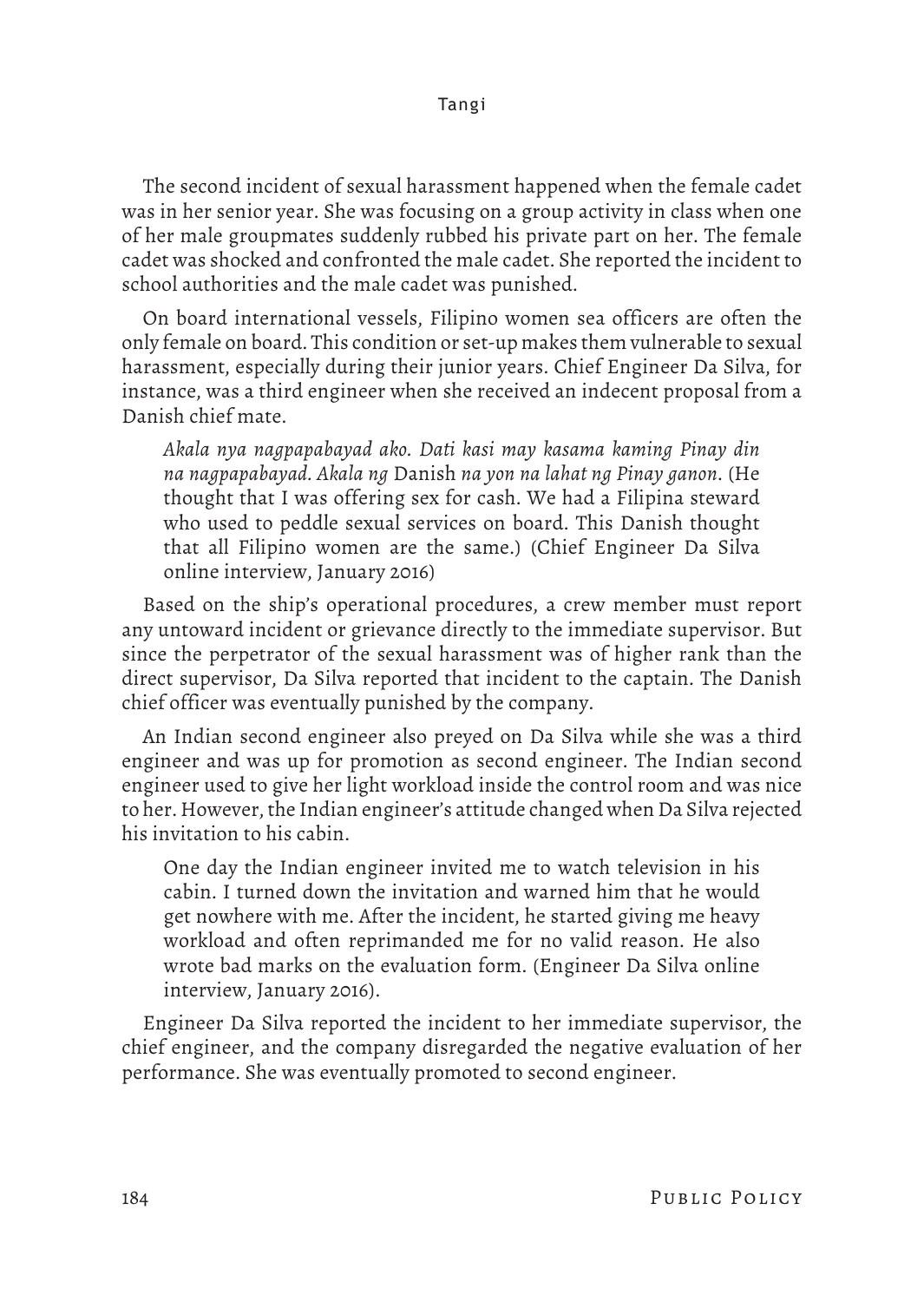Most of the women sea officers dress up like one of the boys and sometimes even act like one of the boys just to ward off potential predators. But Marine Engineer Monique Arrojado, a MAAP graduate, was surprised one day when the Danish captain of the cargo vessel to which she was deployed called her alone inside his office. The Danish captain confessed, "There is something in you. I really like you." Arrojado was offended because the captain was already married. She politely replied to the Danish captain, "Sir, I came on board to work and not to look for a boyfriend."

I really don't know why he (the captain) liked me when on board I just wear my bandana, no makeup, and I try not show any part of my body. He continued to invite me to his office after the incident but I always tell him that I am busy. (Engineer Arrojado interview, January 2016)

Captain Beverly Pawid said that she always brings extra locks and items that she can use for self-defense whenever she works on board.

When I was younger, one of my male colleagues told me that someone tried to open my cabin while I was asleep. On ship, there are only two people who have access to my cabin key—the chief mate and the captain. So I always try to be extra careful and alert. (Captain Pawid interview, March 2016).

Whenever on board, Captain Pawid also puts away all her personal belongings, including slippers and underwear. "Maybe because of loneliness and boredom while on board, some seafarers develop sexual fetishism for the personal belongings of women on board" (Captain Pawid interview, March 2016).

Other forms of sexual harassment experienced by women seafarers include dirty jokes during conversations, discussion of sexual adventures, and watching pornographic movies or videos while women seafarers are in the area.

Based on the interviews, women sea officers become vulnerable to sexual harassment during their junior years and when they are the only woman on board. As women officers climb the ladder and become recognized in their profession, male seafarers tend to respect them; thus they become less vulnerable to sexual harassment. The sexist and macho attitude of male seafarers is the main reason behind the sexual harassment. This is reinforced by the working environment wherein seafarers are away from their loved ones for months.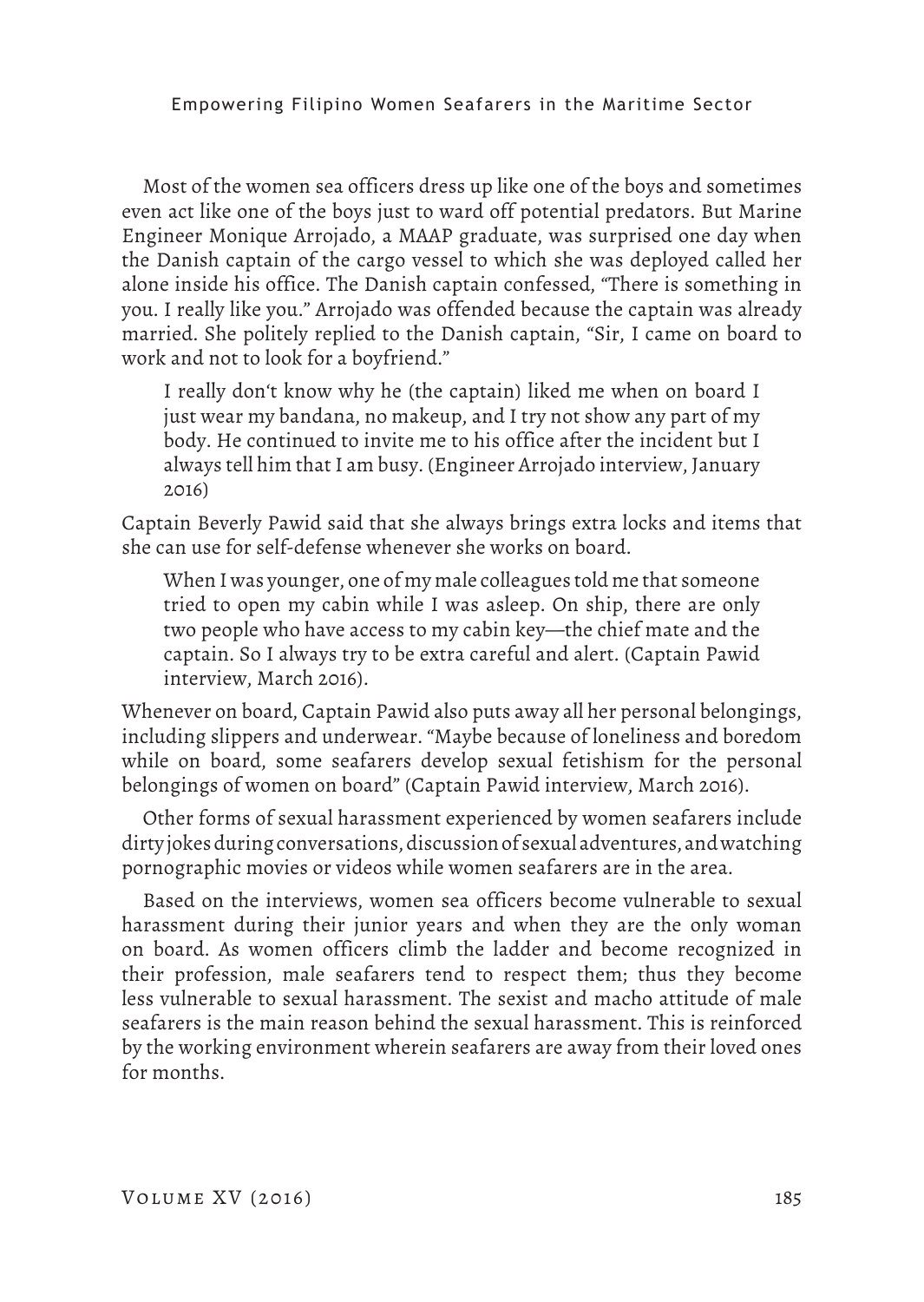## **Bullying of Women Seafarers**

Bullying is defined as "a form of harassment that includes hostile or vindictive behavior that can cause the recipient to feel threatened or intimidated" (International Chamber of Shipping and International Transport Workers Federation 2016, 5). Bullying is also a problem of both male and female seafarers on board, especially among ratings and junior officers. However, women are more vulnerable to bullying because of the notion of some male seafarers that women are "the weaker sex" and therefore have no place in the profession. Bullying also occurs when some male seafarer feel threatened when they see junior women officers who are working hard.

On board international vessels, a mess man is usually assigned to serve the food, do the laundry, and clean the mess of officers. The job is usually reserved for male seafarers, but one woman seafarer from Bustos, Bulacan who dared to assume this position ended up being bullied by the ship captain.

There is one incident during my tenure that our captain threw the used towel and bed sheet on my feet instead of giving them to me by hand or by calling me. He also used to throw garbage like cartons in front of the door that blocked the entrance to the mess room. I guess on our part we can call this (bullying) or he thought we are like a slave to him. (Messperson from Bustos Bulacan online interview, May 2016)

Chief Engineer Da Silva recalled that she was also bullied by a Russian chief engineer who never worked with women on board. She had an argument with the Russian chief engineer over a task. The Russian chief engineer suddenly lifted her and was about to punch her. But Da Silva threatened, "Hit me and I will make sure that this will be the end of your career." The Russian chief engineer calmed down and did not hurt or bully Da Silva ever again.

Bullying also occurs because of racial discrimination. Some male seafarers from developed countries look down on Filipino women. A female project administrator who graduated from De La Salle University-Manila said some nationalities look down on Filipino women as "idiots and illiterates."

There was a chief engineer before that told me frankly that I wrote the minutes of the meeting like a 10-year-old child. My other boss told me I was the dumbest of the dumbest. (Project administrator from Parañaque City online interview, May 2016)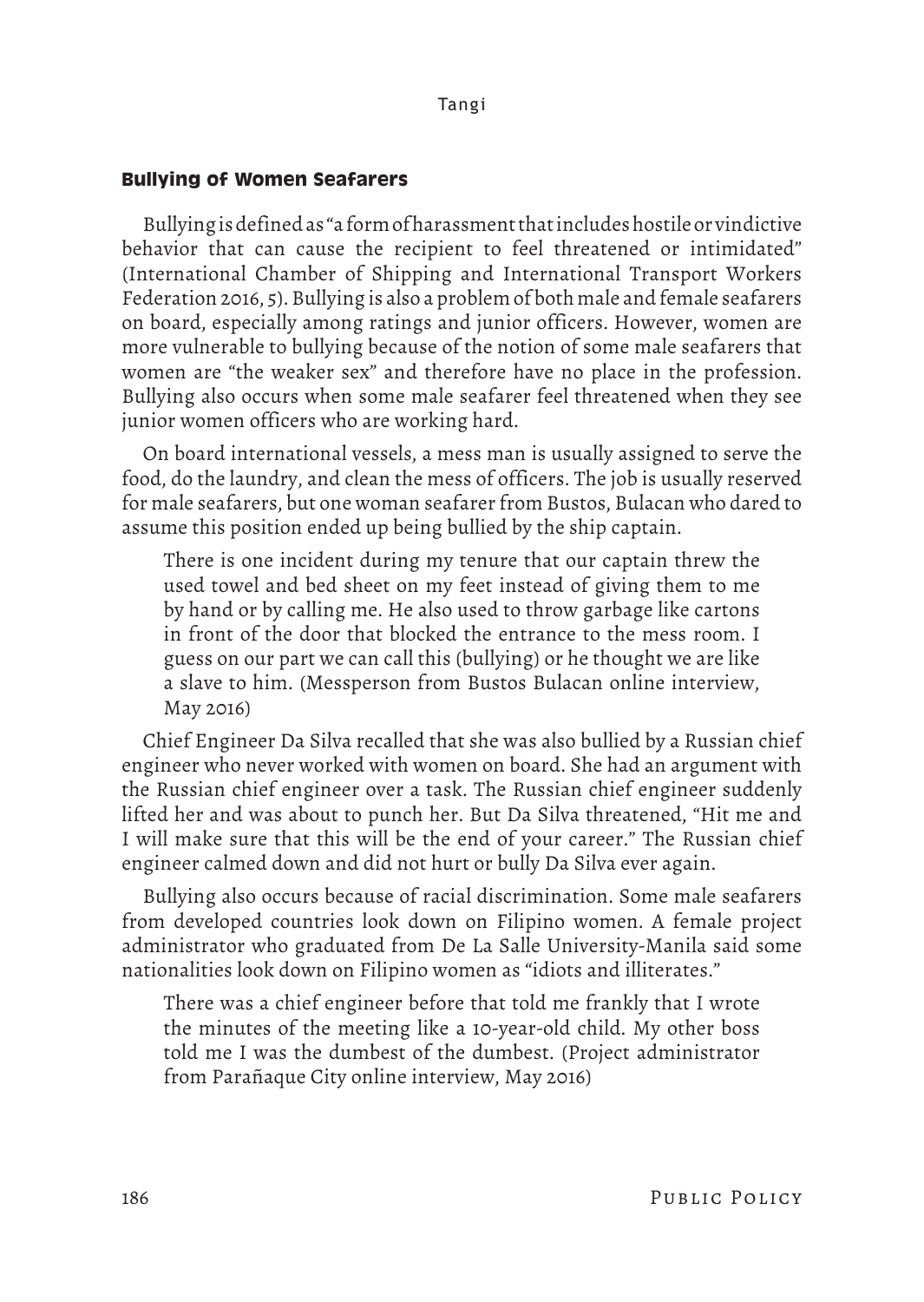It is apparent that women junior officers and ratings become vulnerable to bullying if they work with male seafarers who never had any experience in working with women on board. Their attitude towards women reflects that of the societies they come from and greatly affects their treatment of women seafarers, regardless of their rank.

## **Shipping Companies/Crewing Agencies Policy on Women**

Another major reason for the gender gap in the seafaring industry is the attitude of shipping companies and crewing agencies toward women. Based on the latest report released by POEA, there are around 407 crewing agencies that are licensed to recruit seafarers who want to work on board international vessels. However, at present there are only a few crewing agencies that accept women seafarers. Most of these agencies recruit women seafarers to work on passenger vessels or cruise ships. Women officers complain that crewing agents reject their applications outright without even going over their documents or without checking their credentials. But crewing agents say that shipping companies are the ones that accept or reject applications. "We just send them [shipping companies] the documents," said Captain Rodolfo Estampador, president of the Conference on Maritime Manning Agencies (COMMA).

Crewing agents say that shipping companies are more willing to accept women to work on board passenger cruise because of the nature of Filipino women." Our women are known to be very caring and always smiling at passengers. These are qualities that are much needed on cruise ships," a crewing agent said. However, many shipping companies are still reluctant to accept women on merchant vessels because they are perceived to be "causing trouble on board." (USF President Engineer Nelson Ramirez interview, March 2016).

Based on the interviews, it appears that shipping companies do not really question the credentials or the productivity of women seafarers. The International Convention on Standards of Training, Certification and Watchkeeping for Seafarers (STCW) is already in place. It sets the minimum standards and qualifications for both male and female seafarers. It appears that shipping companies are more concerned about issues of sexual harassment, extra marital affairs, and pregnancy while women are on board. It should be noted that Filipino women are generally not covered by maternity benefits, which are enjoyed by women seafarers from other nationalities like Britain, Australia, Denmark, and Sweden.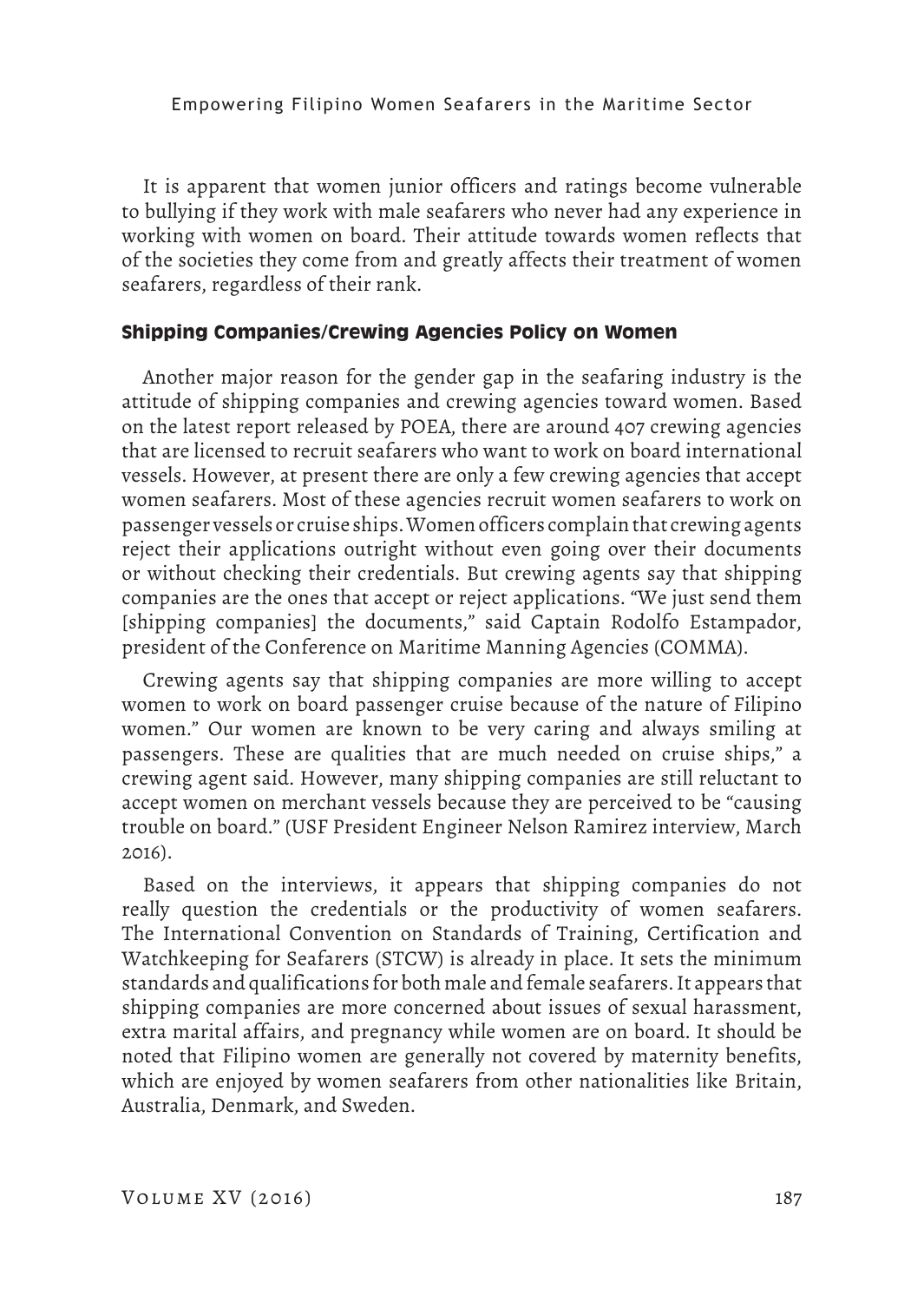Filipino seafarers, both male and female, are hired on a contractual basis by shipping companies or their principals. This means that all the salary and benefits of Filipino seafarers also end with the expiration of their contract. Contractualization is not beneficial to women sea officers because they are not entitled to maternity benefits. Many women officers also need to abandon their seafaring career as soon as they start having children, instead of having options to work in other departments while they are raising them.

The president of the Women in Maritime Philippines, Carla Limcaoco, said that the great challenge is to change the perception of shipping companies about women. Women in Maritime Philippines (WIMAPHIL), a nationwide organization of women in the maritime industry, was planning to forge an agreement with shipping companies registered in the Philippines to accept more women seafarers (Seafarer Times 2013).

Crewing agencies also have a big role to play in convincing shipping companies to hire more Filipino women sea officers and ratings. A crewing manager interviewed said that she had successfully convinced a Japanese shipping company to accept Filipino women cadets, although it is known in the industry that Japanese companies do not accept women seafarers. The crewing manager said that encouraging former women sea officers to set up crewing agencies may be helpful in changing the attitude of shipping companies towards women officers.

| <b>CTI Group Manila</b>                                | <b>Holland American Lines - UPL</b>            |
|--------------------------------------------------------|------------------------------------------------|
| Dolphin Ship Management, Inc.                          | Magsaysay Maritime                             |
| <b>Great Southern Maritime Services</b><br>Corporation | Century Maritime Agencies, Inc.                |
| Jebsens Maritime, Inc.                                 | Eagle Star Crew Management Corporation         |
| Singa Ship Management Phils.                           | Allied International Manpower Services<br>Inc. |
| Splash Phils. Inc. Shipping Agency                     | Career Phils. Shipmanagement, Inc.             |
| <b>CF Sharp Crew Management</b>                        | V Ship Philippines                             |
| PTC Royal Caribbean                                    |                                                |

Source: Philippine Association of Manning Agencies and Ship Managers, Inc. (PAMAS)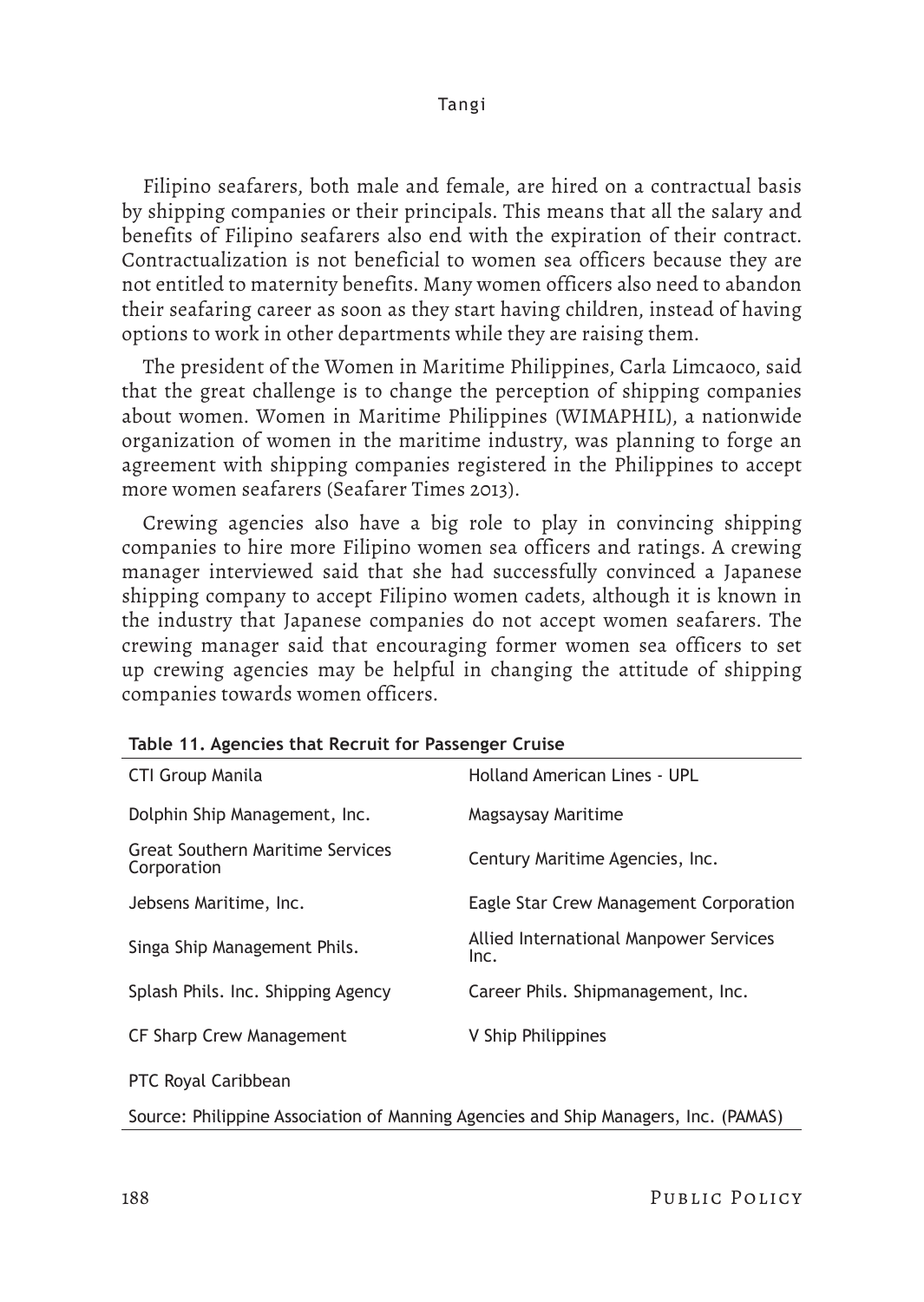## **Maritime Schools and Training Institutions**

Maritime schools and training institutions also contribute to the widening of the gender gap in the seafaring sector. In the latest report of the Commission on Higher Education, there are only 23 maritime institutions with accredited Merchant Marine (Deck) Programs and Marine Engineering Programs. Only three of these schools—PMMA, Palompon Institute of Technology, and Zamboanga State Colleges of Marine Sciences and Technology—are state universities. The majority of the CHED-accredited maritime institutions are privately owned. Many female students are unable to pursue their maritime courses because of the prohibitive cost of education. For instance, in Lyceum of the Philippines-Batangas City, the tuition is more than PhP40,000 per semester, while in AIMS in Pasay City, the tuition is more than PhP50,000. The high tuition also reflects the huge amount that maritime schools need to invest in order to provide education and training that meet international standards. Aside from tuition, students also need to dig into their pockets for their uniforms, books, food, and transportation. MAAP, which is a privatelyrun institution, provides free tuition, but female students have to undergo rigid training. Only a few women survive the training there. With the decline in sponsorship for female cadets, there may be fewer chances for women to be accepted in MAAP.

In state universities like PMMA, female students need to undergo rigid physical training. Female graduates of PMMA said many women pass the written examination, but most of them do not survive the rigid physical training. The macho style of discipline also discourages many women cadets from pursuing their maritime education.

As soon as we said goodbye to our mama and papa, we were immediately instructed to go to gym. I was shocked at the way we were treated. The officers started screaming at us and I didn't understand why. At first I really felt like quitting. But on the other hand I also had a dream. (Chief Engineer Kiat-Ong, interview, March 2016)

Officials of PMMA said that the training and discipline imposed on cadets are part of their preparation for their life on board. The administration has also been taking steps to address the special needs of women cadets. For instance, a separate dormitory for women cadets has been built. Women cadets are also excused from routine jogging in the morning during their menstrual period.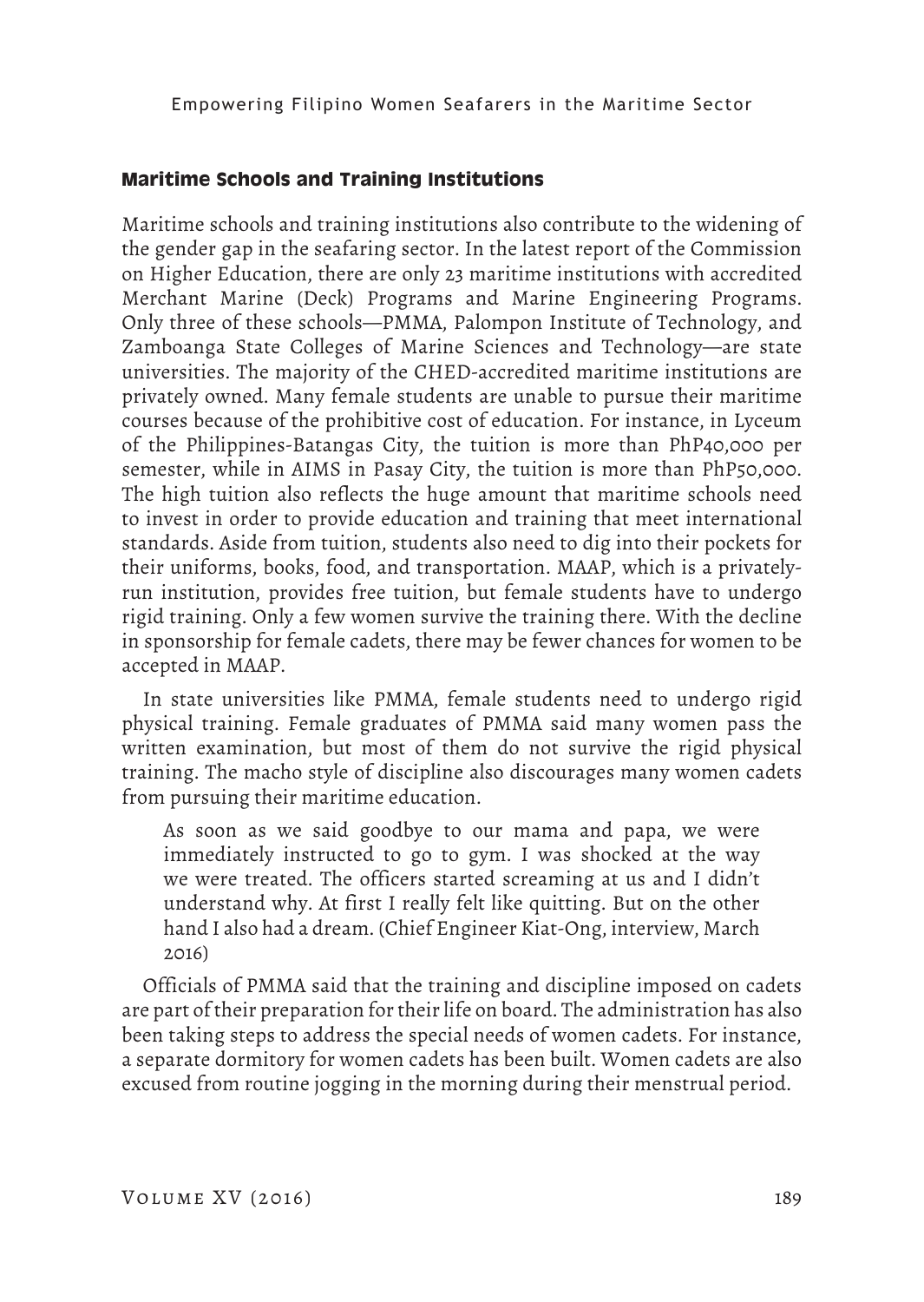#### **Social Cost of Seafaring for Women**

Aside from enduring the effects of patriarchal control and beliefs, Filipino women seafarers also bear the social cost of their profession. Since they are always away from home from four to six months, women seafarers confess that their relationship with their family members was also affected. They feel that their parents and siblings do not know them very well and sometimes feel alienated. Since they also have very limited time on shore or in the Philippines, some women seafarers say that they do not have many friends.

The breakdown of relationships and separation is also a problem that women seafarers face. Single women interviewed said that they have difficulty sustaining their relationships because of their shipboard employment. For married women seafarers, convincing their husband or partner to understand their profession is always a challenge. A number of marriages have failed because of this issue. In many instances, women seafarers have to give up their careers to look after their family and to maintain a harmonious marriage.

Women seafarers who are married or committed to non-seafarers mentioned about the identity shift that they go through when on board and when on shore. On board, they are officers, and their male colleagues follow their orders. But when they return home, they have to remove their officer mentality and become humble servants of their husband or partner. This sad reality shows that the empowerment of women seafarers must start at home. This means that even if the country produces many women captains and chief engineers, it would be meaningless if they end up as victims of domestic violence and patriarchal control at home.

Life onboard can be lonely, especially if you are the only woman on board. Women seafarers battle homesickness by joining their male colleagues in their drinking sessions. A number of women officers said they started smoking when they worked on board in order to relieve stress and also to battle loneliness. Sometimes they also need to be "one of the boys." Such a dangerous lifestyle that women seafarers have to adopt is detrimental to their health and may lead to serious ailments.

This research also found that women seafarers may be more prone to occupational ailments than men. For instance, women engineers sometimes develop skin allergies when they are exposed to certain chemicals in the engine department. This may be due to the sensitive skin of women. One of the women officers also said that she suffered from short-term memory loss and suspected that it was caused by fumes emitted by chemicals used in cleaning vessels. The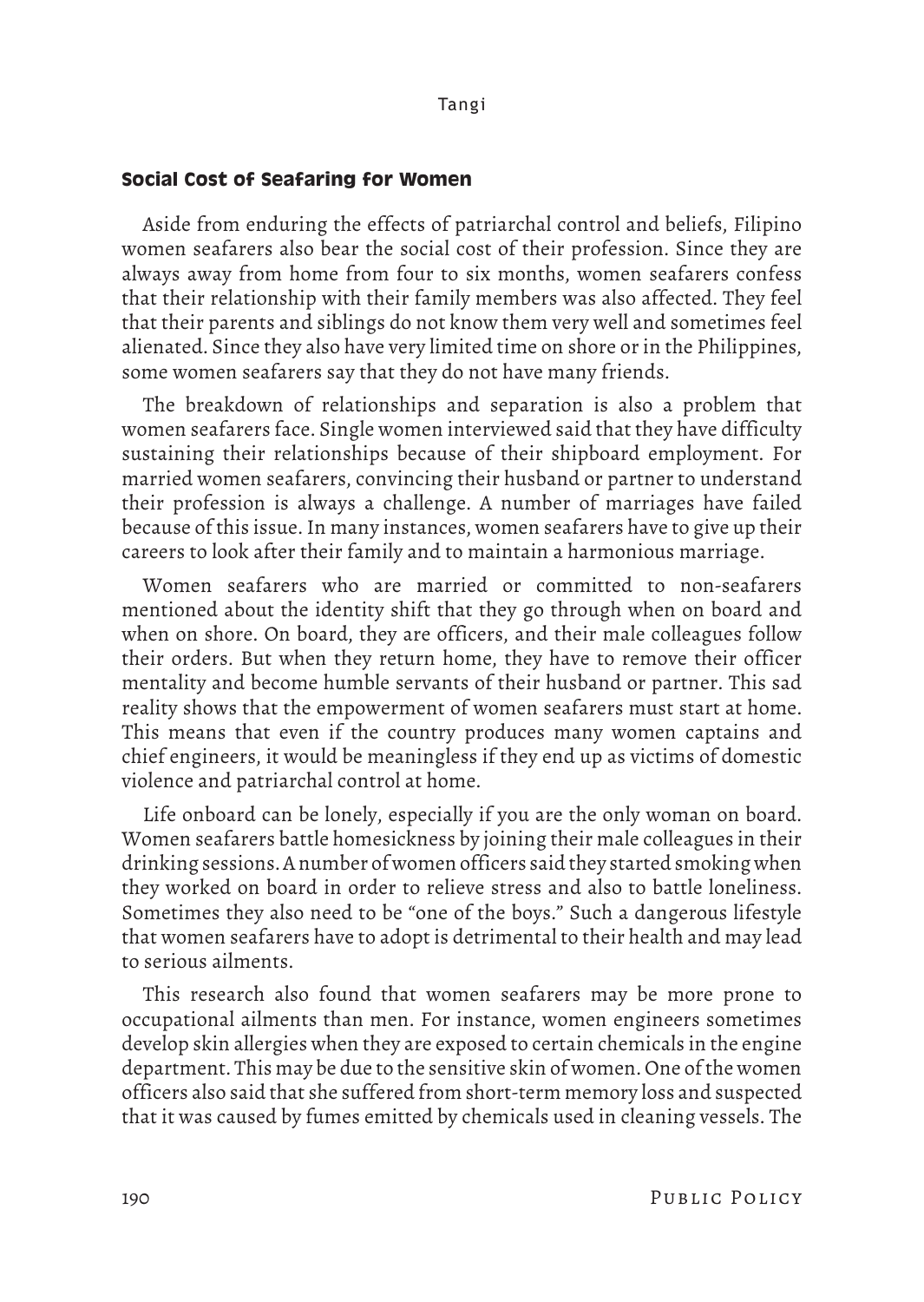woman officer said that she could not even remember her name when she was filling up an application form. She even forgot where she kept her money. Although she did not seek medication, her memory eventually improved after drinking supplements for more than a year.

Existing literature links short term memory loss to drugs, alcohol, trauma, and even stress. Further studies must be made to find out the link between memory loss and chemicals used in vessels.

## **Integrating Women in Seafaring**

Various efforts have been made in the international and local arena in order to address the gender gap in the maritime sector. The International Maritime Organization (IMO) introduced in 1988 the Women in Development (WID) Program to integrate women into the male-dominated maritime industry. Part of the strategy was to increase the enrolment of women in maritime schools. There have been slight increases in enrolment in maritime schools in many parts of the world, especially in Europe. For instance, at the World Maritime University, women accounted for eight percent of enrollees, many of whom were in high-level maritime trainings (Belcher et al. 2008). The WID program eventually resulted in higher participation of women in the maritime industry in Europe. In Sweden, women accounted for 23 percent of their country's seafarers from 1997-2001. In Denmark women accounted for 15 percent, and in Norway it was 10 percent (Belcher et al.2008).

The International Labour Organization (ILO) also launched in the past decade a research and education campaign on the plight of women seafarers. One of the major contributions of the ILO is the release of a book in 2003 on the global employment policies and practices on women seafarers. In April 2013, the IMO made another milestone by introducing the Busan Declaration at the IMO Regional Conference on the Development of a Global Strategy for Women Seafarers in Busan, Korea. The declaration recognizes the contribution of women seafarers to the maritime industry and also the challenges that they face at work. IMO advocated the promotion of policies to support women's access to maritime education and merchant marine professions (International Maritime Organization 2013).

In the Philippines, the effect of WID has been very minimal. More than two decades after IMO's WID program, the number of women in maritime schools in the Philippines continues to be very negligible. Those who manage to enter maritime schools also have less chance of graduating compared to males. As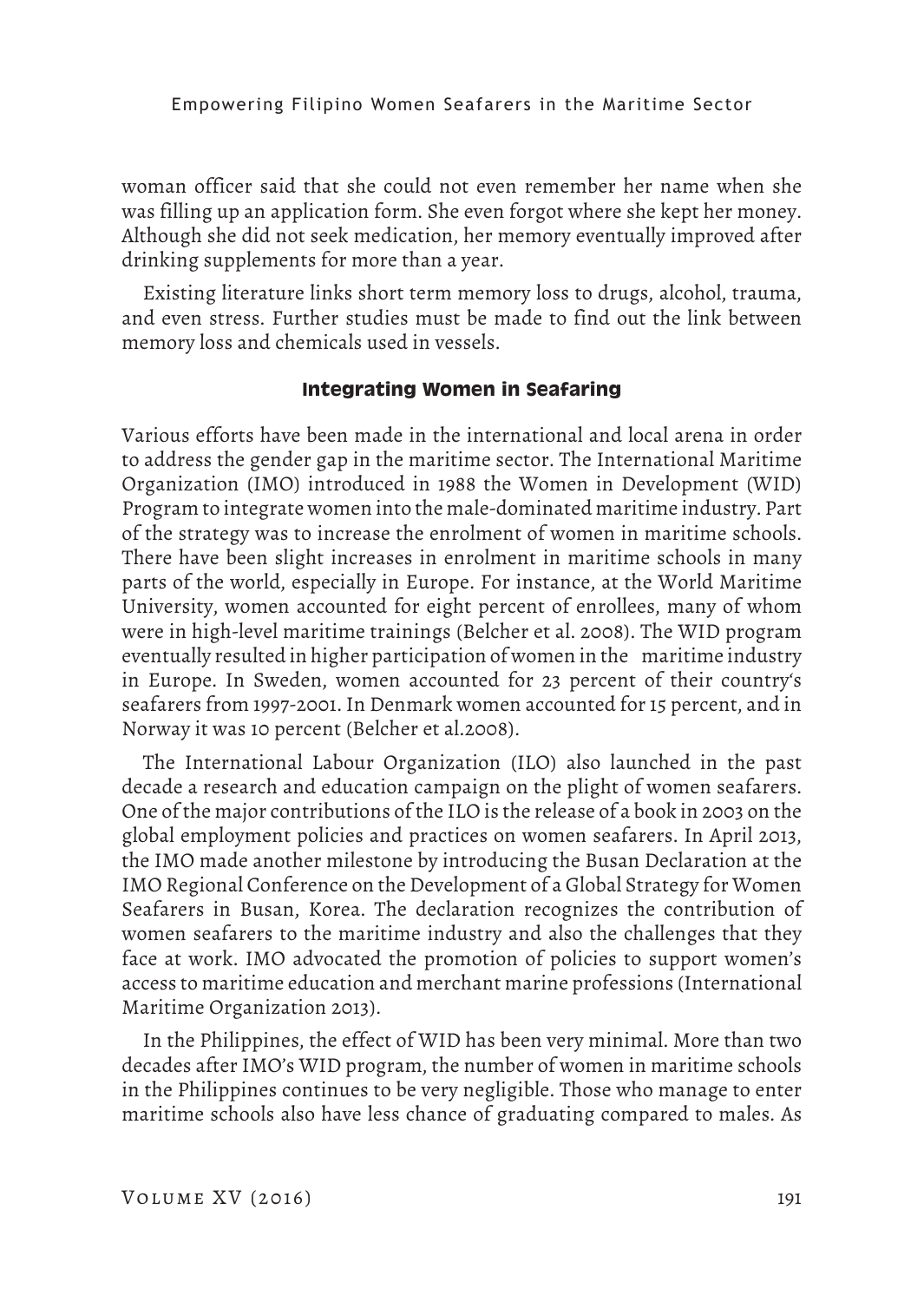a result, the number of Filipino women seafarers has remained between two to three percent. Among those who manage to enter the trade, less than one percent are professionals and skilled workers.

On July 7, 2007, a milestone was achieved with the establishment of Women in Maritime Philippines, an organization of women in the maritime sector, with the help of IMO officials. WIMAPHIL is now a national organization with members from various parts of the country. In June 2013, WIMAPHIL launched the "She to Sea" campaign to raise awareness on the importance of employing women seafarers. "The program aims to raise awareness on the importance of employing female seafarers in an industry that is in need of qualified shipboard officers" (Seafarer Times 2013).

The campaign made by international and local groups has been quite useful in providing information on women seafarers. However, such campaigns and strategies have not been sustained and were rather seasonal in nature. The call for women's integration in the maritime sector has produced a greater number of women in the hotels and services departments of ships. It is probably high time to abandon the call for integration and instead push for women empowerment in the maritime sector.

## **Summary and Policy Recommendations**

The gender gap in the seafaring industry is indeed one that is most serious. While the percentage of women has surpassed men in some sectors, women seafarers have remained at between two to three percent in the past decade, the majority of whom are in non-marine or hotels and services departments of cruise ships. The number of women officers deployed on board international vessels has remained at a microscopic level at less than one percent. The prevalence of patriarchal control and patriarchal beliefs has been traced as the root cause of the gender gap. This is aggravated by the race among ship owners to reduce costs in order to maintain profits. Women officers interviewed for this research defied all the patriarchal beliefs common in the industry. The fact that the country has produced women captains and women chief engineers shows that women, like men, can also excel in a seafaring career. It is just a matter of time and a matter of changing ship owners' perceptions. Filipino women captains can navigate a ship.

The gender gap in the male-dominated maritime sector can only be narrowed down with the empowerment of women. Using Longwe's Empowerment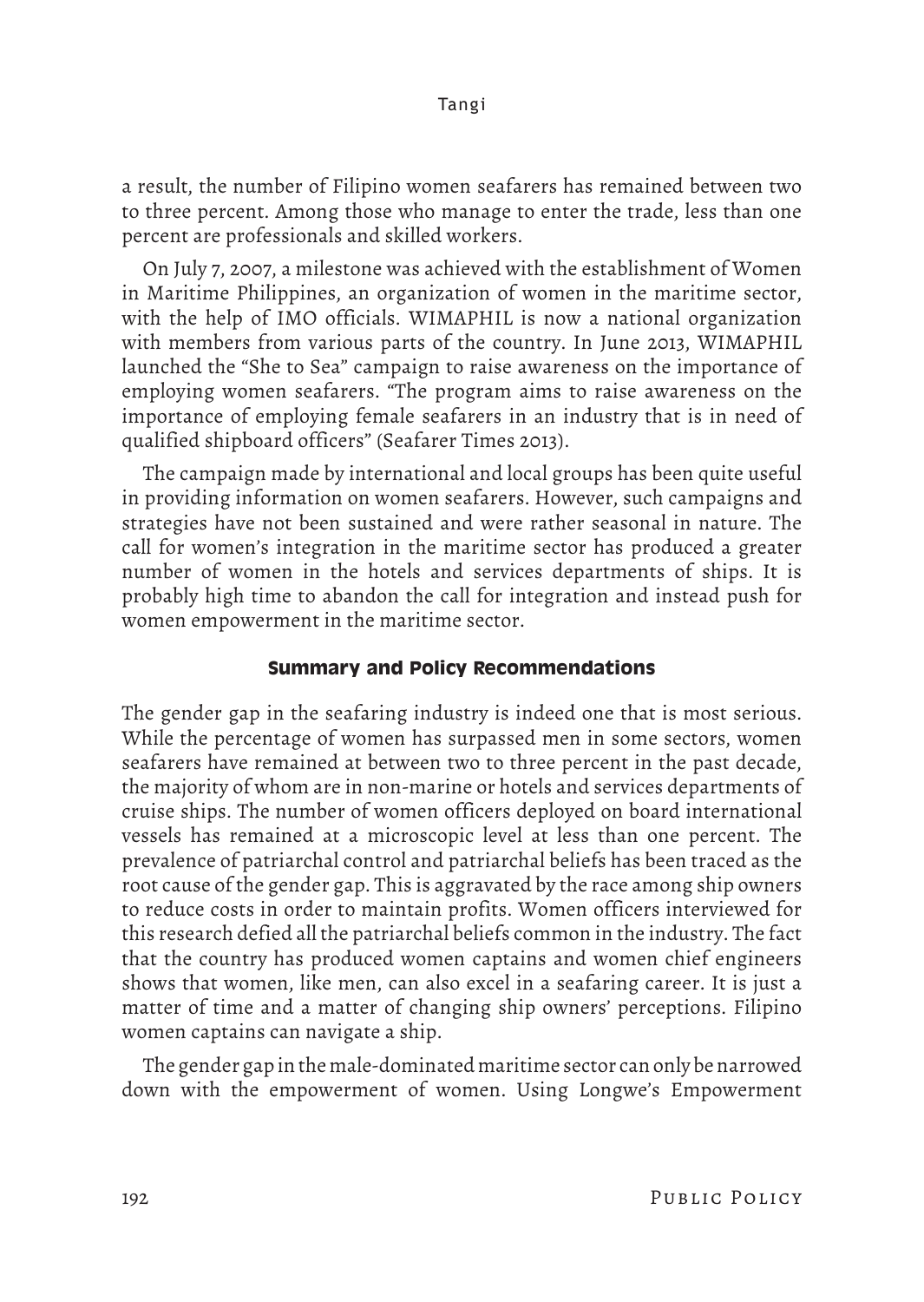Framework, this research recommends that the five levels of welfare, access, conscientization, mobilization, and control be addressed.

The welfare needs of women seafarers can be achieved if they are given jobs and decent pay so they can afford to meet their practical needs. Women seafarers must be given access to trainings and educational institutions. This can be achieved by providing more scholarships to women or by encouraging schools to use their gender and development (GAD) budget to support female cadets in maritime schools. Conscientization means women are made aware of their condition and are informed about their human rights. This can be achieved by providing gender and empowerment courses in maritime schools. Both male and female maritime students should take such courses. Mobilization means encouraging women seafarers to do something or take action in order to improve their working conditions and fight for their human rights. This can be done by first encouraging them to organize, form associations, or join trade unions. Once united and organized, women seafarers can easily link up and form networks with women seafarers from different nationalities. The ultimate goal of empowerment is control of decision making and control of resources. Decision-making bodies in both private and public sectors are all controlled by men. To penetrate decision-making bodies, more Filipino women should be encouraged to reach the helm as captains and chief engineers. More women should also be encouraged to set up their crewing agencies and shipping companies through government support.

To further realize the empowerment of Filipino women seafarers and promote gender equality in the maritime sector, the following specific programs or steps are recommended:

1. The immediate creation of an Inter-Agency Committee on Women Seafarers with the Maritime Industry Authority (MARINA) as the coordinator. All government agencies involved in the education, training and deployment of women must be represented, such as DOLE, POEA, CHED, Maritime Training Council. Trade unions, seafarers' organizations, crewing agencies, and shipping companies must also be represented in the committee. The Philippine Commission on Women (PCW) should be included to ensure that the rights and welfare of women seafarers are protected. The committee will assess the situation in maritime schools and in the industry. The committee will also serve as a venue for continued dialogue among stakeholders on issues related to women seafarers.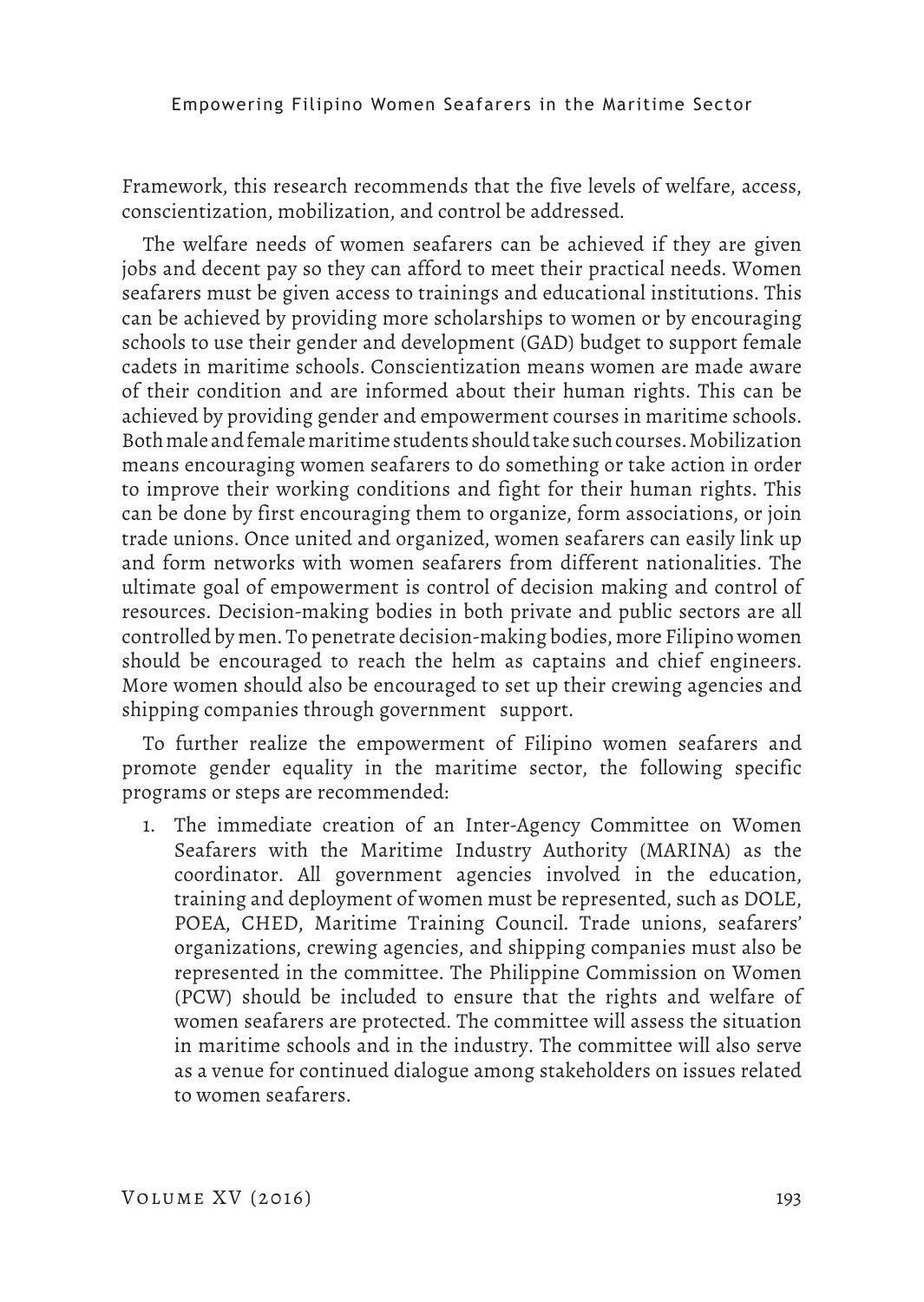- 2. A Program or Strategy on the Empowerment of Women Seafarers must be formulated for short-term and long-term goals. The program or strategy must include target number of students in maritime schools and target number of women to be deployed onboard domestic and international vessels. The program must also provide scholarships for women in maritime schools and training centers. Mentoring of women junior officers and career tracking should also be included in company policies.
- 3. A new legislation, the Empowerment of Women Seafarers Act, is another way forward. The comprehensive legislation shall recognize the important role of women in the development of the maritime industry. It must enshrine the promotion of gender equality and women empowerment in the maritime sector. It must declare unlawful any form of gender and racial discrimination, sexual harassment, and bullying. It must uphold and protect women's right to reproductive health, maternity benefits, social security, and their right to work in a safe and harmonious environment. It must provide women seafarers access to trainings, education, and financial resources to improve the maritime-related business. The law must also improve the general working conditions of women seafarers, including giving them breaks or days off during their period. It should also consider the situation of mothers who wish to apply for shorter contracts in order to have time to look after their children. Philippine registered ships must not be allowed to leave with only one woman seafarer on board.
- 4. The proposed law on the empowerment of seafarers must "engender" maritime schools, training centers, and the maritime sector in general. The law must also seek to promote gender-sensitive maritime education by introducing subjects on gender sensitivity and implementing genderfair policies, such as hiring more female faculty and introducing GAD policies in maritime schools. Shipping companies and crewing agencies will also be encouraged to formulate their GAD policy. Sexist terms and language in the industry must be eliminated. For instance, the term "SEAMAN" must be replaced with the gender-fair term of "SEAFARER." Another macho term, "MANNING AGENCY" must be replaced with "CREWING AGENCY."
- 5. Require ships registered in the Philippines to hire more women seafarers and women cadets or trainees. The government can make this requirement a precondition for the renewal of registration of both foreign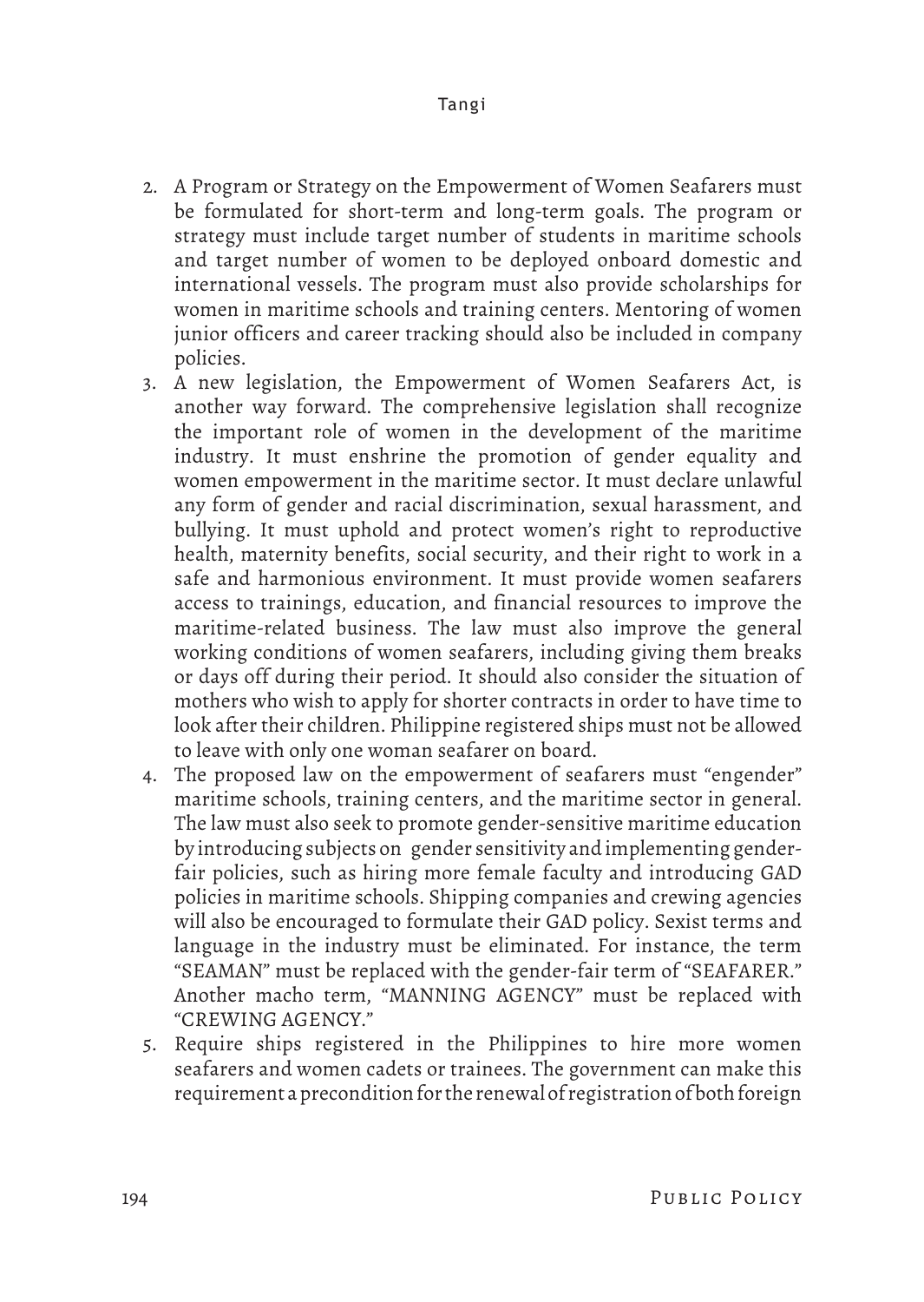and local ships. MARINA has been offering lower ship registration fees to foreign vessels.

- 6. The Anti-Sexual Harassment law must be fully implemented and awareness of the law should be broadened. No seafarer has been sent to jail for sexual harassment because victims either do not have the resources to pursue the case in court or they are not fully aware of their rights. A helpline for women and male victims of sexual harassment must be set up. It is the obligation of shipping companies to create a working environment onboard that is free from sexual harassment.
- 7. Women seafarers must be encouraged to organize and form networks. Women seafarers will have more chances of ventilating their grievances and advocating for their rights and welfare if they are organized. Organizing an independent union for women seafarers is something that can be considered in the future.
- 8. Setting up of a Seafarers Resource/Research Center in the University of the Philippines is also recommended. The number of Filipino seafarers has been growing annually, but studies on the industry have not been that extensive. The UP research center can initiate multi-disciplinary studies on occupational ailments, social protection, and also the social costs of seafaring.

These recommendations are far from perfect and conclusive. According to feminist historian Gerda Learner, patriarchy is historically constructed, and it took more than 3,000 years to perfect. This shows that there is a way to end patriarchy. Eliminating patriarchal control and beliefs in the seafaring industry will require more than the introduction of new laws and implementation of new programs. However, any small step taken to eliminate patriarchy can go a long way.

#### **References**

- Aggrey, Hannah Aba. "Women in the Maritime Industry: A Review of Female Participation and their Role in the Maritime Education and Training in the 21st Century." PhD diss., World Maritime University, 2000. http://commons.wmu.se/ cgi/viewcontent.cgi?article=1382&context=all\_dissertations
- Baltic and International Maritime Council and International Chamber of Shipping. "Manpower Report: The Global Supply and Demand for Seafarers in 2015: Executive Summary." 2015. http://www.ics-shipping.org/docs/default-source/ resources/safety-security-and-operations/manpower-report-2015-executivesummary.pdf?sfvrsn=14.
- Bangko Sentral ng Pilipinas. "Table 11. Overseas Filipinos Remittances 2015." 2015. http://www.bsp.gov.ph/statistics/spei\_pub/Table%2011.pdf.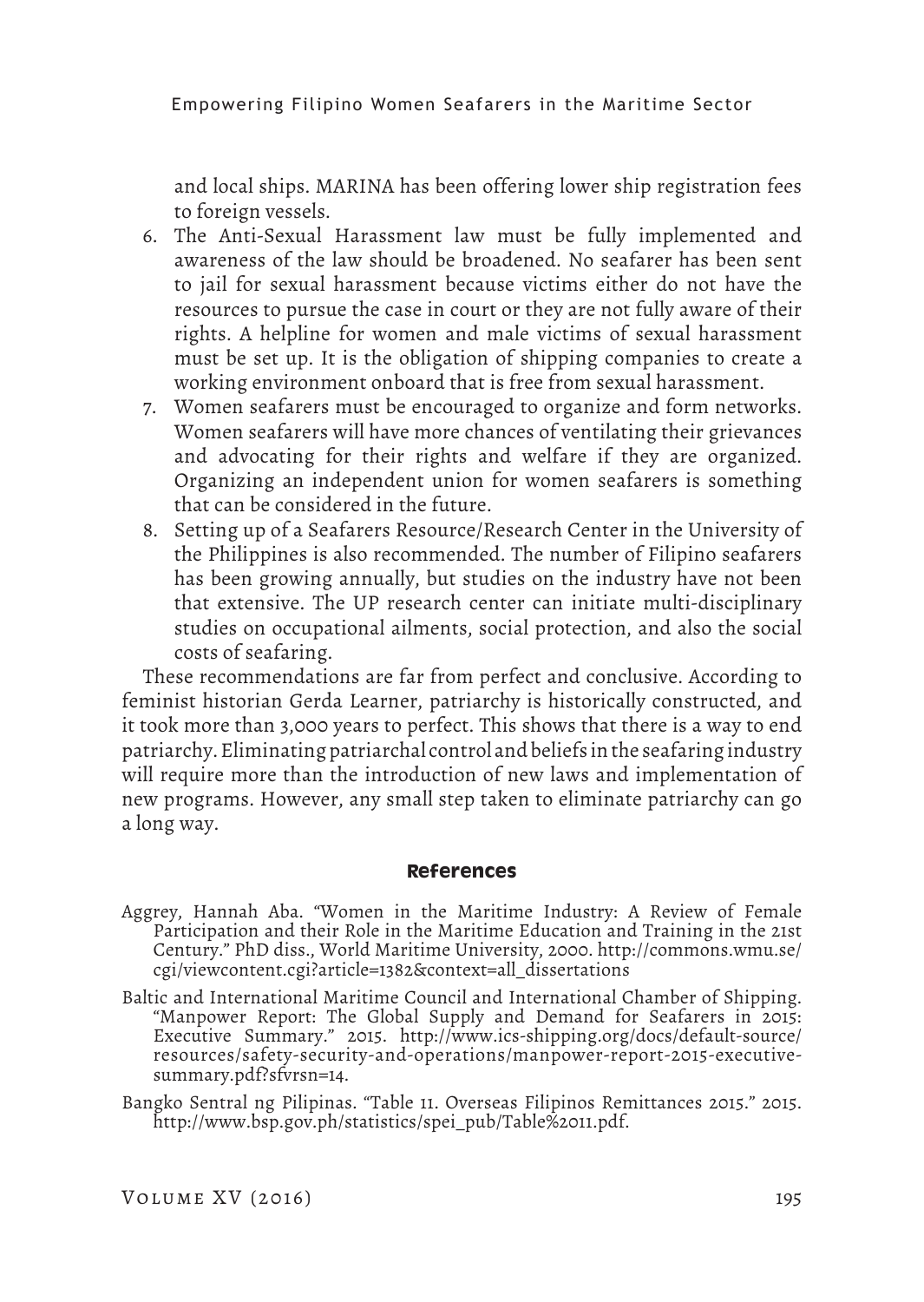- Belcher, Phillip, Helen Sampson, Michelle Thomas, Jaime Veiga, and Minghua Zhao. "Women Seafarers: Global Employment Policies and Practices." *Gender, Work & Organization* 15 (4) (2008) : 413-15.
- Commission on Higher Education. "CHED Strategic Plan 2011-16." 2014. http://www. ched.gov.ph/wp-content/uploads/2014/12/CHED-Strategic-Plan-2011- 2016.pdf.
- Congress of the Philippines Fifteenth Congress, Third Regular Session. *Republic Act No. 10627: An Act Requiring All Elementary and Secondary Schools to Adopt Policies to Prevent and Address the Acts of Bullying in their Institutions.* 2012. http://www.gov.ph/ downloads/2013/09sep/20130912-RA-10627-BSA.pdf.
- European Transport Workers Federation. "How to Enhance Training and Recruitment in the Shipping Industry in Europe." March 1, 2011. http://www.etf-europe.org/ files/extranet/- 75/33460/Brochure%20recrut.pdf.
- International Chamber of Shipping. "Manpower Report Predicts Potential Shortage of Almost 150,000 Officers by 2025." May 17, 2016a. . http://www.ics-shipping. org/news/press- releases/view-article/2016/05/17/bimco-ics-manpower-reportpredicts-potential-shortage- of-almost-150-000-officers-by-2025.
	- ———. "Shipowners and Seafarers' Unions Team Up to Launch New Guidance on the Elimination of Harassment and Bullying." January 25, 2016b. http://www. ics- shipping.org/news/press-releases/view-article/2016/01/25/shipowners-andseafarers'-unions-team-up-to-launch-new-guidance-on-the-elimination-ofharassment-and-bullying.
- International Chamber of Shipping and International Transport Workers Federation. Guidance on Eliminating Shipboard Harassment and Bullying. London: International Chamber of Shipping and International Transport Workers Federation. 2016. http://www.ics-shipping.org/docs/default-source/ Other-documents/guidance-on-eliminating-shipboard-harassment-andbullying.pdf.
- International Labour Organization. Women Seafarers: Global Employment Policies and Practices. Geneva, Switzerland: International Labour Organization, 2003..
- ———. "Maritime Labor Convention, 2006." 2016. http://www.ilo.org/global/ standards/maritime-labour-convention/lang--en/index.htm.
- International Maritime Organization. "Programme on the Integration of Women in the Maritime Sector Report on 2010." 2011. *Report to the Technical Co-operation Committee* on April 1, 2011.

———."Busan Declaration." Adopted during the Regional Conference on the Development of a Global Strategy for Women Seafarers, Busan, Republic of Korea, April 19, 2013.

- Jong, Tain-Chyuan and Kung-Don Ye. "Education, Manpower and Employment Growth: The Emerging Female Seafarers in Taiwan." *Journal of International Management Studies* 4 (3) (2009): 98-107.http://www.jimsjournal.org/10%20Tain-Chyuan%20Jong.pdf.
- Laursen, Wendy. "Breaking Stereotypes, and Women at Sea." *The Maritime Executive*. 2015. http://www.maritime-executive.com/article/breaking-stereotypes-and-women- at-sea.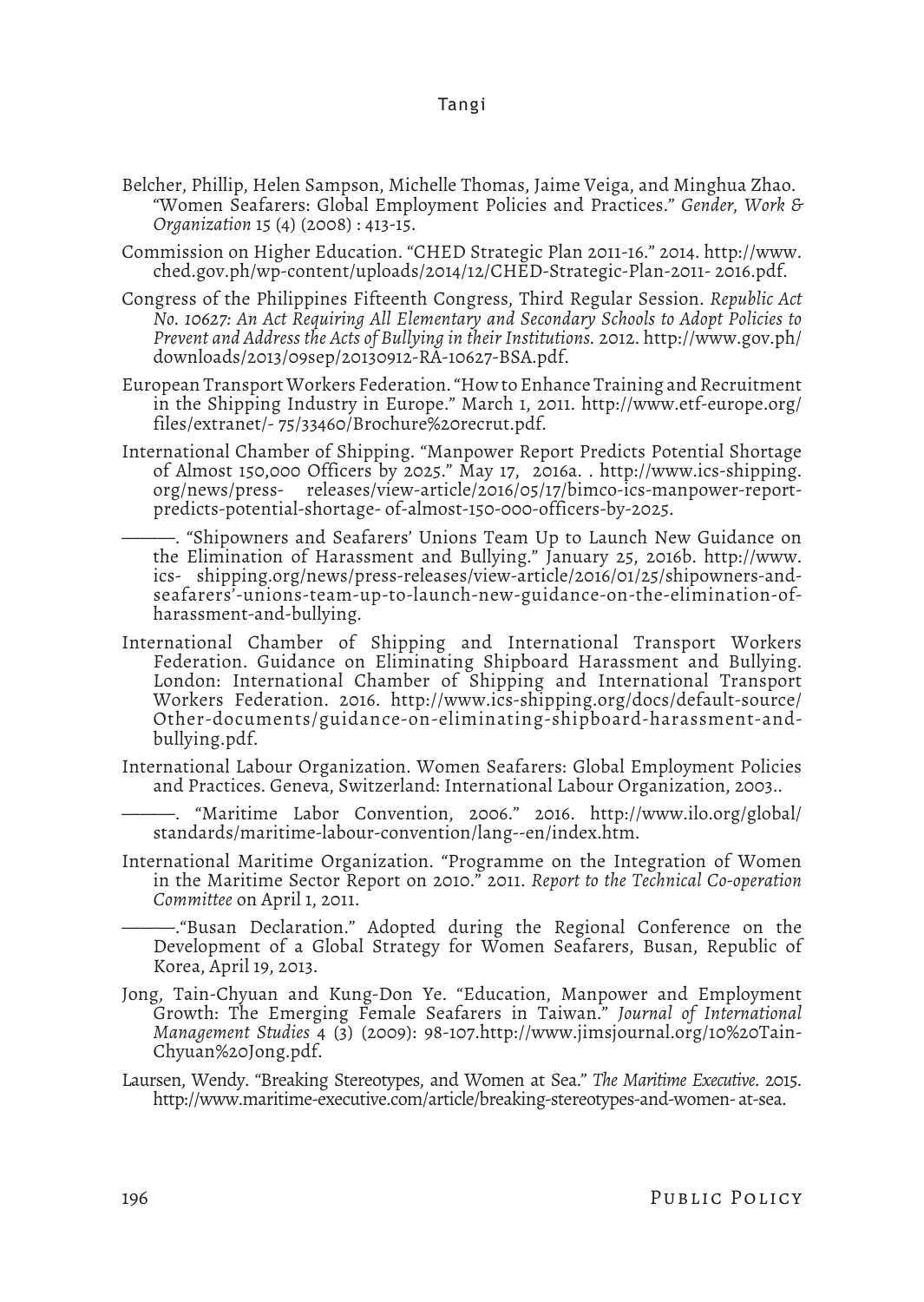- Longwe, Sara H. "Addressing Rural Gender Issues: A Framework for Leadership and Mobilization." Paper presented at the Third World Congress for Rural Women, Madrid, Spain, October 1-4. 2002.
- Lopez, Melissa Luz T. "Remittances Top 2015 Goal on Record December Inflows." *Business World Online*. February 19. 2016. http://www.bworldonline.com/content.php?section= TopStory&title=remittances-top- 2015-goal-on-record-december-inflows&id=123353.
- Maritime Industry Authority. "The Philippines: Your Home Ship Registry." 2015. http://marina.gov.ph/overseas/oso\_shipregistry\_brochure.pdf.
- Mies, Maria. Patriarchy and Accumulation on a World Scale. London: Zed Books Ltd., 1986.
- Moser, Caroline O.N. Gender Planning and Development: Theory, Practice, and Training. London: Routledge, 1993.
- Nyamu-Musembi, Celestine and Andrea Cornwall. "What is the 'Rights-based Approach' All About?: Perspectives from International Development Agencies." IDS Working Paper 234, November. 2004. Institute of Development Studies. http://opendocs.ids.ac.uk/opendocs/handle/123456789/4073.
- Office of the President Philippine Commission on Women. *RA 9710 Magna Carta of Women: Implementing Rules and Regulations. Manila*: Philippine Commission on Women. 2010. http://pcw.gov.ph/sites/default/files/documents/laws/republic\_ act\_9710.pdf.

———."Sexual Harassment." n.d. http://pcw.gov.ph/sites/default/files/documents/ resources/sexual%20harassment1.pdf.

- Parker, Rani. *Another Point of View: A Manual on Gender Analysis Training for Grassroots Workers*. New York: United Nations Development Fund for Women, 1993.
- Philippine Overseas and Employment Administration. "OFW Global Presence: A Compendium of Overseas Employment Statistics 2006." 2006. http://www.poea. gov.ph/ofwstat/compendium/2006.pdf.

———."Overseas Employment Statistics." 2016. http://www.poea.gov.ph/.

———."POEA Accredited Manning Agencies." 2016. http://www.shipboardtraining. com/resources/POEA%20List%20of%20%20Accredited% 20Manning%20%20 2016.pdf.

- Seafarer Times. "WIMAPHIL launches 'She to Sea' Campaign." June 28. 2013. http:// seafarertimes.com/2013-14/node/1024.
- Tangi, Lucia Palpal-latoc. "Pinays Aboard: A Study on the General Working Conditions of Filipino Women Seafarers on Board International Vessels." 2012. MA thesis, College of Social Work and Community Development, University of the Philippines.

—."Filipino Women Navigate Male-dominated World of Seafaring."<br>une 15. *Interaksyon.* 2015. http://interaksyon.com/article/112387/ June 15. *Interaksyon*. 2015. http://interaksyon.com/article/112387/ focus-filipino-women-navigate-male- dominated-world-of-seafaring,

—."Women Sea Officers Challenge Sexism, Gender Stereotypes on Board."<br>March 13. 2016. http://news.abs-cbn.com/focus/03/13/16/women-sea-2016. http://news.abs-cbn.com/focus/03/13/16/women-sea